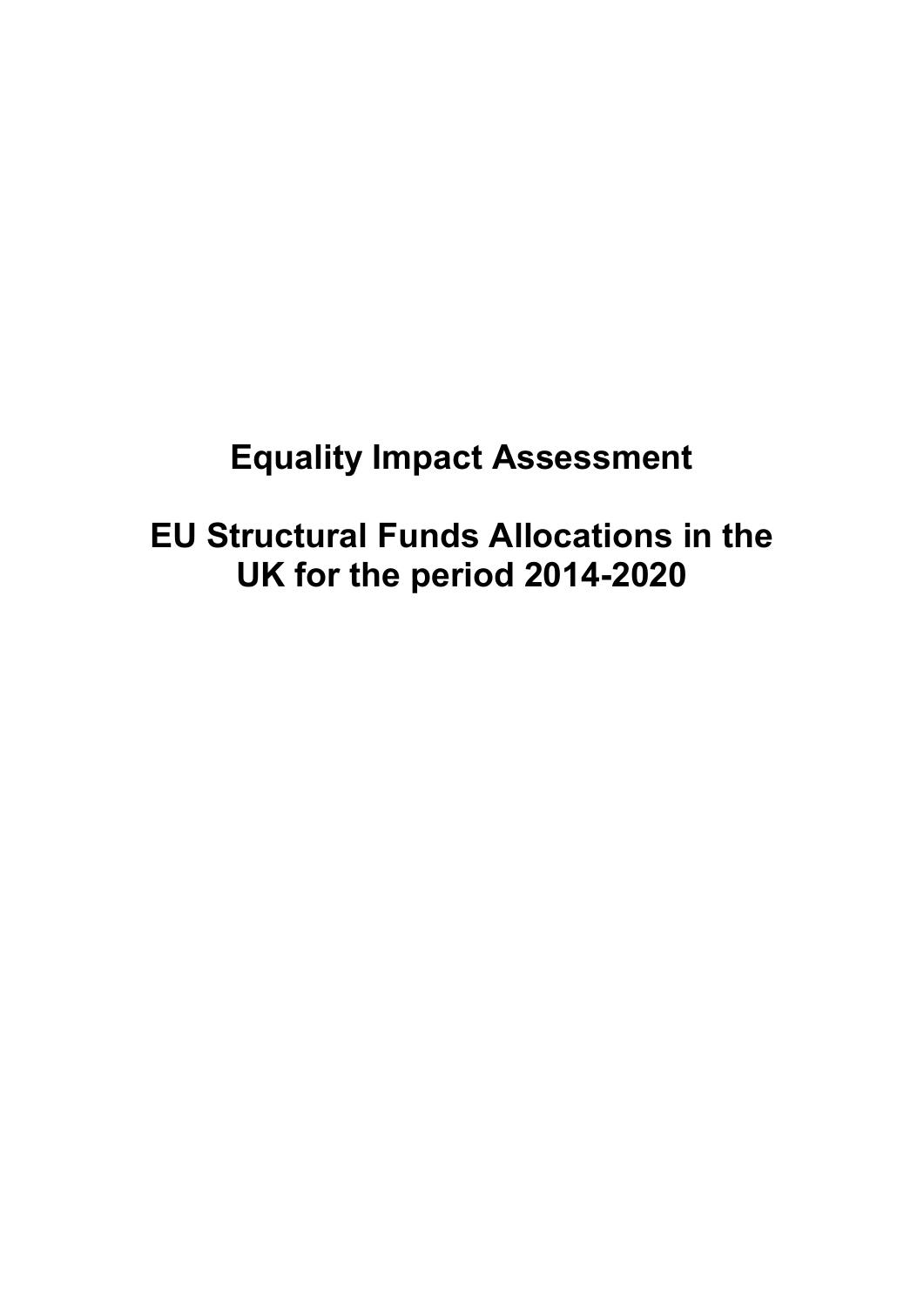# **Contents**

| <b>Introduction</b>                          | Page 3  |
|----------------------------------------------|---------|
| <b>Scope</b>                                 | Page 4  |
| <b>Description of the policy</b>             | Page 5  |
| The evidence base                            | Page 6  |
| <b>Assessment of the EU Structural Funds</b> | Page 9  |
| <b>Key facts and findings</b>                | Page 23 |
| <b>Responsibility</b>                        | Page 24 |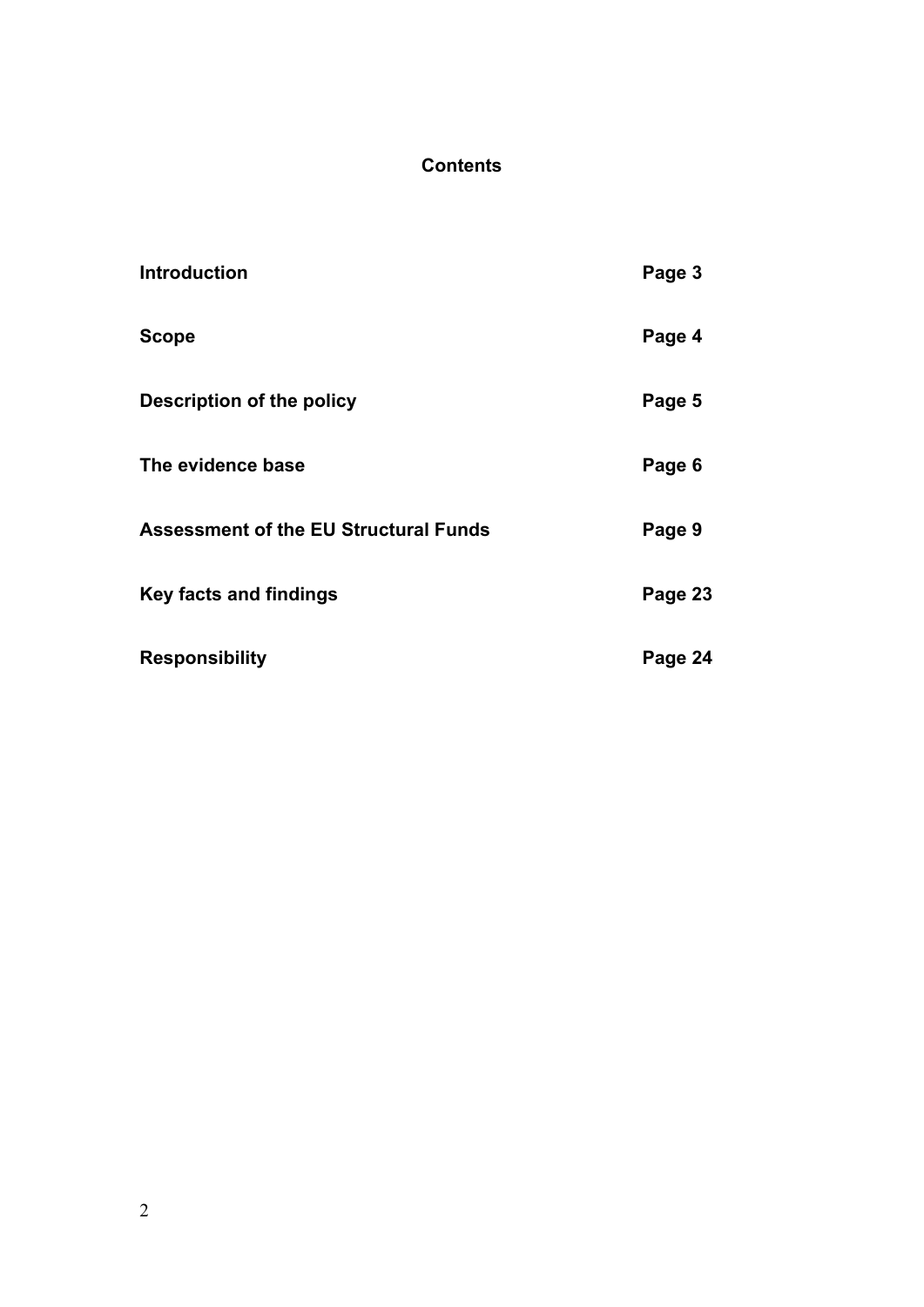# **EU Structural Funds Allocations in the UK for the period 2014-2020**

# **Introduction**

- 1. The Government's decisions of 26 March 2013 and 27 June 2013 announcing the allocation of EU Structural Funds across the UK and to Local Enterprise Partnerships (LEPs) within England respectively, were quashed by the High Court on 7 February 2014 on the sole ground that BIS failed to comply with sections 149(1)(a) and (b) of the Equality Act 2010. Under the Equality Act 2010 (**the 2010 Act**), a public authority must, in the exercise of its functions, have due regard to the need to:
	- (a) eliminate discrimination, harassment, victimisation and any other conduct that is prohibited by or under the 2010 Act;
	- (b) advance equality of opportunity between persons who share the relevant protected characteristic and persons who do not share it; and
	- (c) foster good relations between persons who share a relevant protected characteristic and persons who do not share it.
- 2. This document therefore sets out the Department for Business, Innovation and Skills' (BIS') due consideration of equalities in all three of the above areas to inform a new decision on the EU Structural Funds allocations between the constituent nations of the UK and to LEPs within England.
- 3. BIS is subject to the public sector duties as set out in the Equality Act 2010 and in particular to the general equality duty set out in section 149 of that Act, which came into force on 5 April 2011
- 4. The Equality Duty replaces the three previous duties on race, disability and gender, bringing them together into a single duty, and extends it to cover age, sexual orientation, religion or belief, pregnancy and maternity, and gender reassignment (as a whole these are called protected characteristics or protected groups). Based on a proportional analysis, this document will outline the impacts, both positive and negative, on these protected groups.
- <span id="page-2-0"></span>5. The Equality Duty is not a duty to achieve a particular result, namely to eliminate unlawful discrimination or to promote equality of opportunity and good relations between persons of different protected groups. It is a duty to have due regard to the need to achieve these goals. The decision maker must consciously take that need into account, and in deciding how much weight to accord to the need, have due regard to it. Due regard is the regard that is appropriate in all the circumstances. How much weight to attach to the countervailing factors is a matter for the decision-maker. If adverse impacts upon the three matters identified in section 149(1) are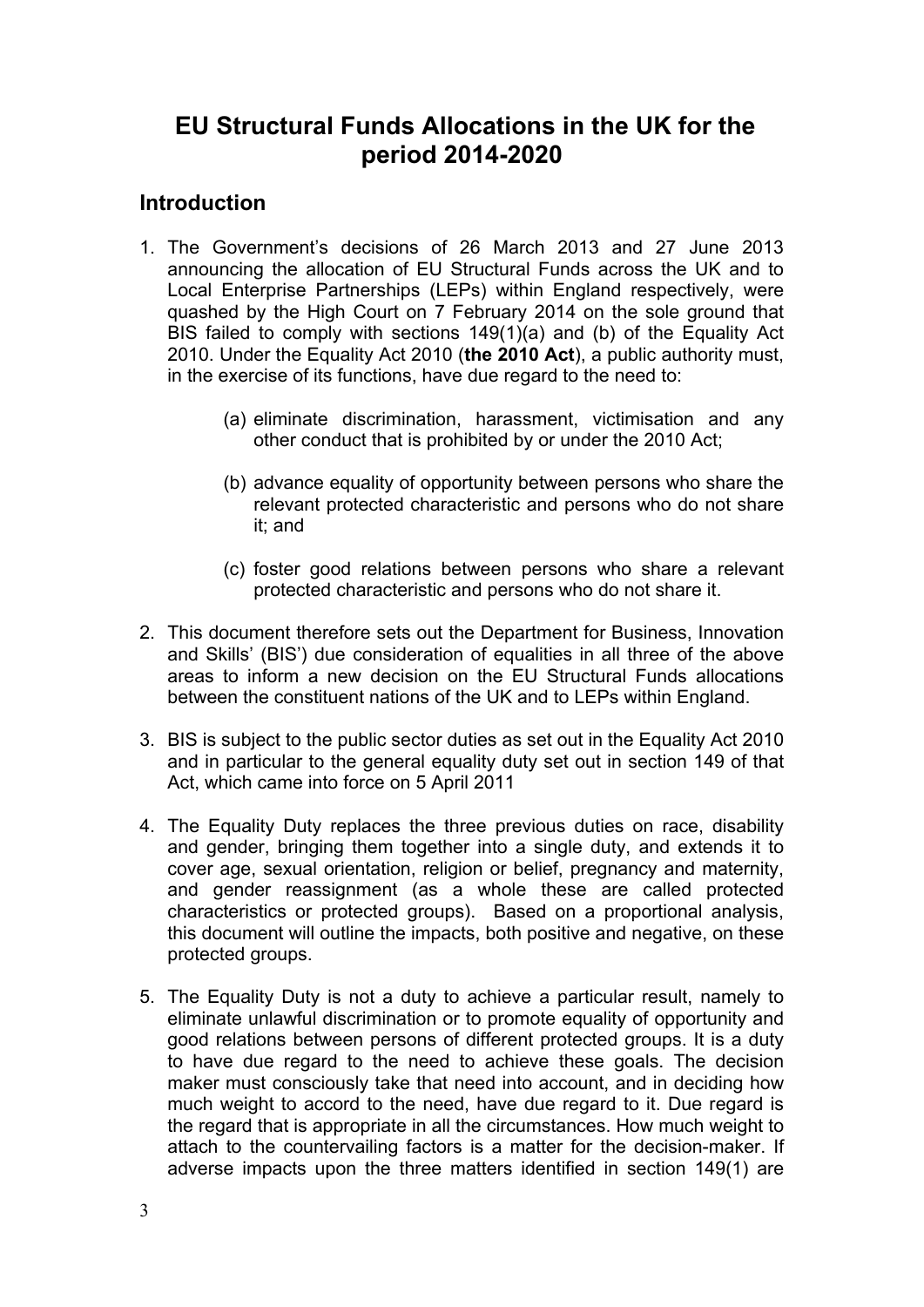identified, the decision-maker should consider whether to adopt measures to mitigate or remove that impact, but is not required to do so provided they have had due regard to the need in question.

- 6. Equality Impact Assessments are an important framework for demonstrating due regard through considering evidence and analysis to help identify the likely positive and negative impacts that policy proposals may have on certain protected groups and to estimate whether such impacts disproportionately affect such groups.
- 7. BIS is fully considering its Public Sector Equality Duty under section 149 of the 2010 Act (**PSED**) in the context of taking a new decision which in principle relies on the same methodology as that used by BIS when taking the initial decisions which were quashed by the High Court on 7 February 2014. This is because although the initial decisions were quashed, this was on the sole ground that BIS had breached section 149(1)(a) and (b) of the Equality Act 2010, not on the basis of the methodology used when taking the initial decisions, which was upheld by the High Court. Therefore BIS does not propose to reconsider methodology unless consideration of its PSED highlights the need to do so.
- 8. It should be noted that once new figures are announced by the Government for the Structural Funds allocations, the decision will still be provisional as they are subject to the agreement of the European Commission, via a formal 'Partnership Agreement' expected to be agreed later in 2014.
- 9. Any queries about this Equality Impact Assessment (**Equality Analysis**) should be addressed to:

Gareth Ward Department for Business, Innovation and Skills 1 Victoria Street London SW1H 0ET

# **Scope**

- 10. This Equality Analysis fully considers the equality impacts of the proposed Structural Funds allocation decision. It does not however, consider the impact of the particular EU Structural Funds programmes themselves i.e. the impact of the programmes and projects, as these are yet to be formulated by LEPs or the Devolved Administrations and will be subject to separate equalities impact consideration by the LEPs/Managing Authorities.
- 11. These are high level macroeconomic decisions purely concerning the division of a given pot of funding, which affect regions that for the Less Developed and Transition regions are all relatively socially disadvantaged. Accordingly, the proposed funding decision is, in itself, unlikely to result in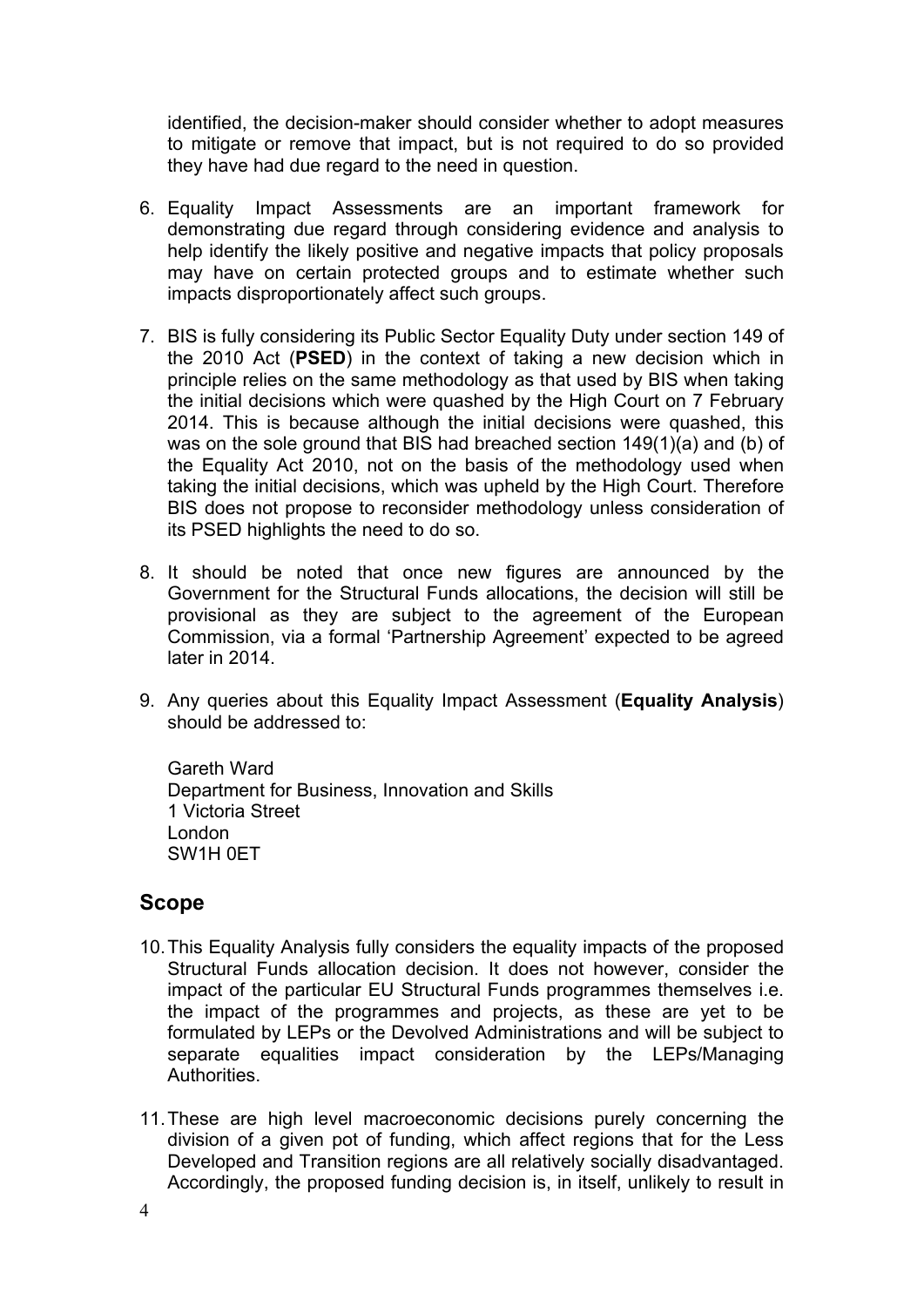impacts for the purpose of section 149(a) of the Act. However, for the purposes of fully complying with the duty under section 149(a) of the 2010 Act, the analysis in this document does consider whether the decision discriminates against any particular protected group by targeting funding away from geographical areas where particular groups are particularly prevalent.

12. As explained earlier, further equalities analysis will be required in relation to the individual projects and programmes in which the funds will be invested. In addition, the provision of EU Structural Funds could potentially play a significant positive role in helping to advance equality of opportunity. Although provision of lower amounts of funding for a certain area may not have a direct negative effect on any protected group, the level of funding could influence the degree to which equality of opportunity can be advanced between different groups. Therefore this analysis will also assess those potential impacts and hence address the Government's statutory duty under section 149 (1)(b) of the 2010 Act. Equally the analysis has due regard, in the context of the proposed decision, to the need to foster good relations between people who share protected characteristics and those who do not as required by section 149(1)(c) of the 2010 Act. However, it is worth reiterating that the policy is being further developed as part of the detailed work to design and deliver the UK Structural Funds programmes.

# **Description of the policy**

- 13. The decision covered by this equalities impact assessment concerns how the €10.3bn (2011 prices) of EU Structural Funds is allocated within the UK for the period 2014-20. The Structural Funds comprise the European Regional Development Fund (**ERDF)** and the European Social Fund (**ESF**).
- 14. European Structural Funds are formally administered by an appointed 'Managing Authority'. Payments to projects are made by the Managing Authority and are subsequently reimbursed by the European Commission. The Devolved Administrations appoint their own Managing Authorities. In England, the Department for Communities and Local Government is the Managing Authority for ERDF and the Department for Work and Pensions for ESF. Although allocations are 'notionally' given to Local Enterprise Partnerships (**LEPs**) the actual financing flows via the Managing Authority.
- 15. The UK started receiving EU Structural Funds shortly after joining what was then the European Economic Community in 1973. With the need to resolve the annual budget crisis due to disagreements between the European Council and Parliament, since 1988, binding multi-annual expenditure ceilings have been agreed. The European Community's first "financial perspective", covered the period 1988-92. Since 1993, these have been agreed for a 7-year period, with the latest for the period 2014- 20 just recently having been finalised.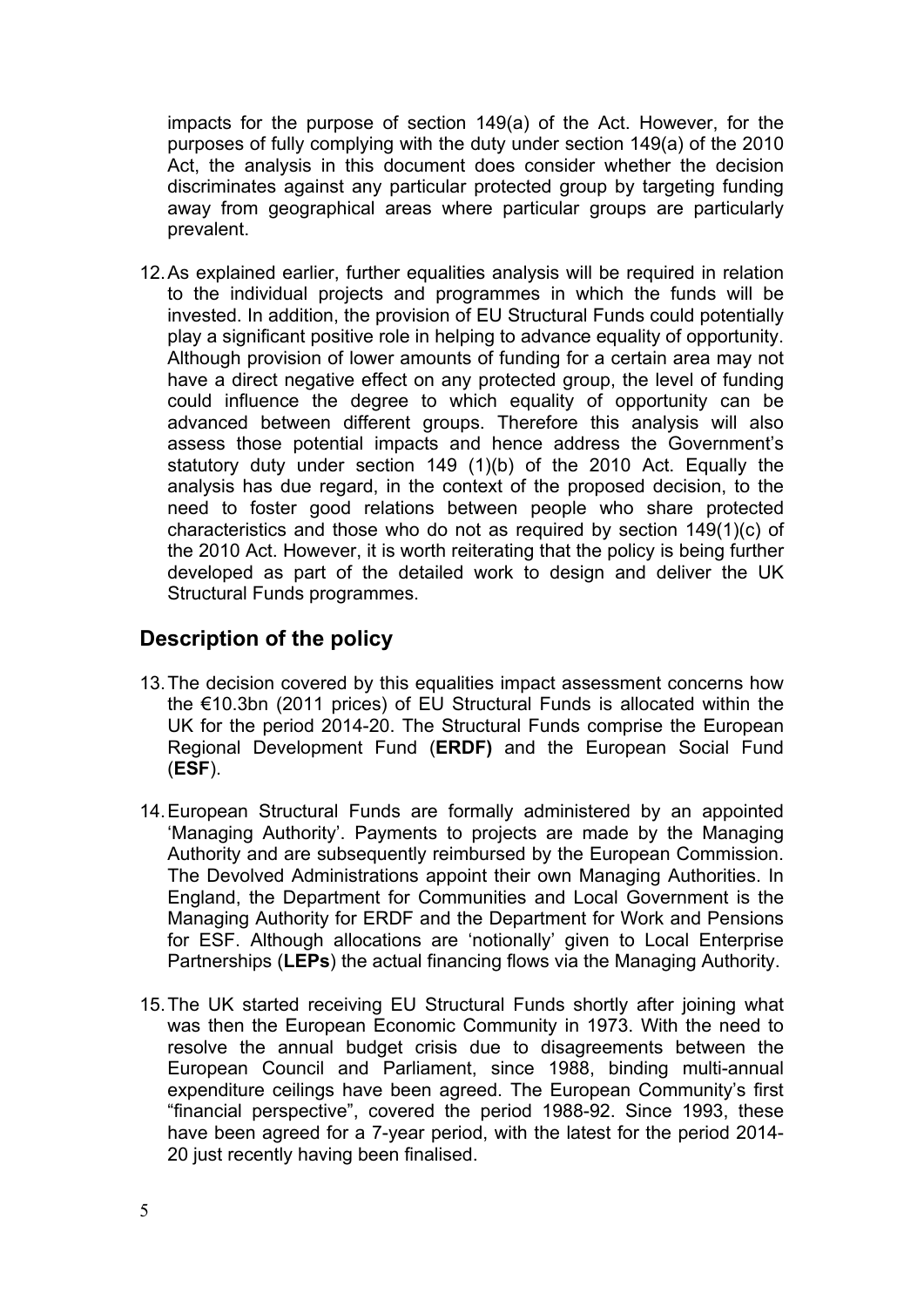- 16.Since the funding decision involves the overall allocation to particular geographic areas, this assessment is confined to a statistical assessment of the geographical effects. It is not deemed necessary or appropriate to undertake a qualitative analysis as decisions on the shape of the programme have not yet been taken and as the proposed decision will not be open to consultation. As explained above, such an analysis will be carried out as part of the design and implementation of the actual programmes. As the decision considered here is a geographical one, this analysis will focus on consideration of the geographical effects.
- 17. This policy is a strand within a larger policy area concerning the design and implementation of the 2014-20 EU Structural Funds programme.

# **The evidence base**

1

- 18. This section analyses the effect of the proposed funding decision on particular groups with protected characteristics under the 2010 Act. The funding decision in question allocates a certain amount of funding to Nomenclature of Territorial Units for Statistics (NUTS) level 2 regions<sup>[1](#page-2-0)</sup> in England, Scotland, Wales and Northern Ireland and, within England, then subsequently broken down to Local Enterprise Partnerships according to population shares of the NUTS2 regions.
- 19. To determine if the allocation of Structural Funds differentially impacts upon certain groups, this analysis assesses the levels of funding (in per capita terms to control for differences in population) for each of the geographic areas against the prevalence (or absence) of members of those groups. For instance, if the allocation consistently provided the lowest amounts of funding per capita to areas with a high proportion of disabled people, it might be concluded that the policy negatively impacts on disabled people. It would then be up to the Government to show due regard to this effect and therefore to decide whether or not to proceed with the decision or identify measures that mitigate against that effect through a change in policy.
- 20. As the previous Government's previous decisions resulted in a large drop in funding compared to total funding for the period 2007-13 as a whole for two regions which were formerly "Phasing-In" regions – **Merseyside and South Yorkshire**, this analysis pays particular attention to the position of those two regions. The local authorities in those two regions have highlighted a particular concern over the levels of disability as previous analysis has shown a correlation between funding per capita and disability.

smaller counties. 1 Regions as defined by Eurostat. NUTS2 regions in the UK equate to large counties or groups of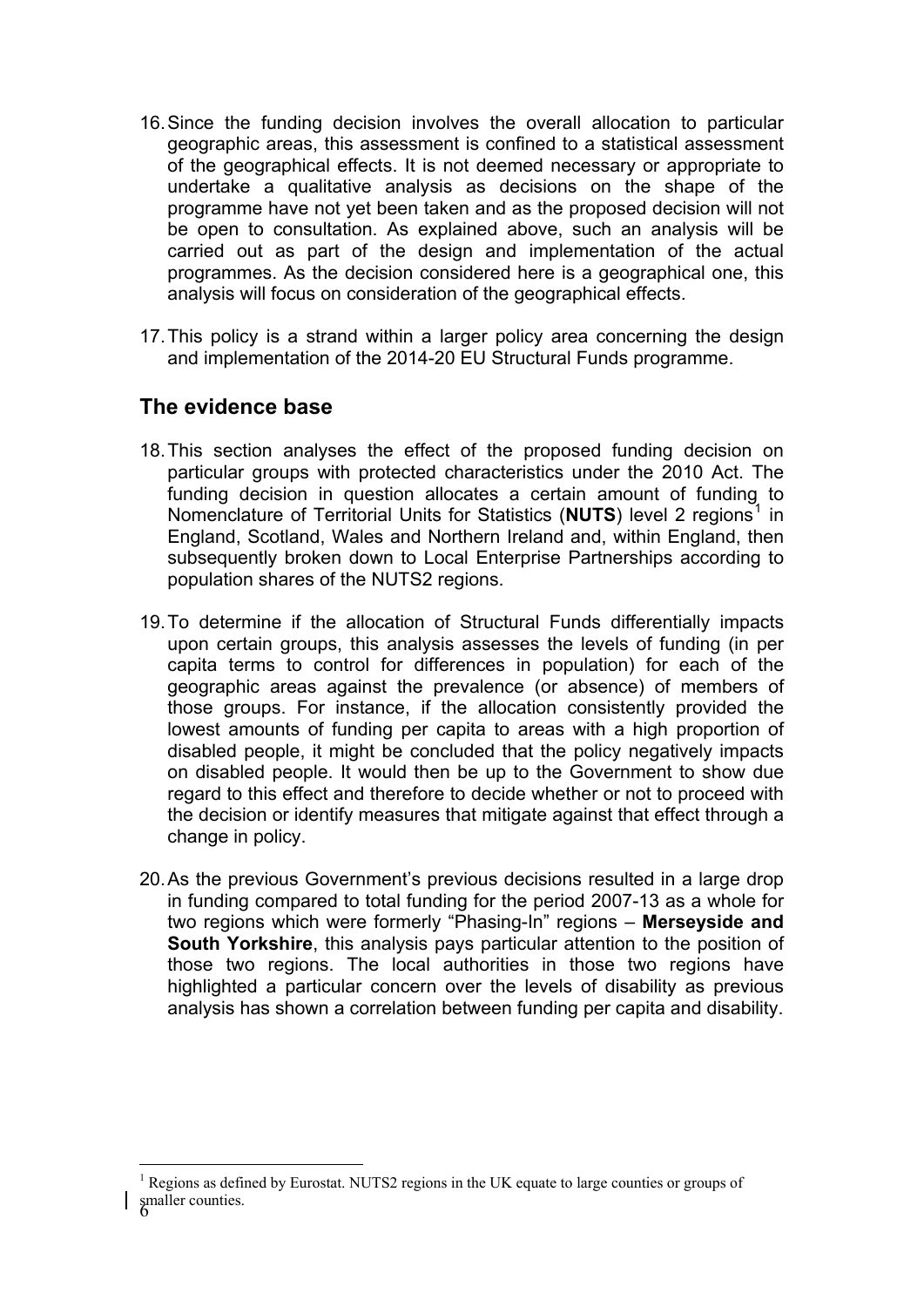21.The following characteristics are protected characteristics under the **PSED**:

- age;
- disability;
- gender reassignment;
- marriage and civil partnership (section 149 (1) (a) only);
- pregnancy and maternity;
- race:
- religion or belief;
- sex; and
- sexual orientation.
- 22. The data against which the analysis is conducted are data on the above characteristics and per capita funding levels under the proposed decision or the total amount of notional funding going to a particular group. The proposed decision is based on allocations to NUTS2 areas, so this data set is used where possible. The allocations to LEPs are purely a mechanical function of the NUTS2 allocations (based on populations) and are only assessed where NUTS2 data is not available. In one instance only NUTS1 (larger geographical regions such as the North West of England) data is available, so that is used for the analysis. The analysis includes data on the Devolved Administrations, at NUTS2 level where available or at nation level when not.
- 23. The impact is assessed against the proposed allocations for the EU Structural Funds shown in Table 1, which are based on the final allocation to the UK provided by the European Commission: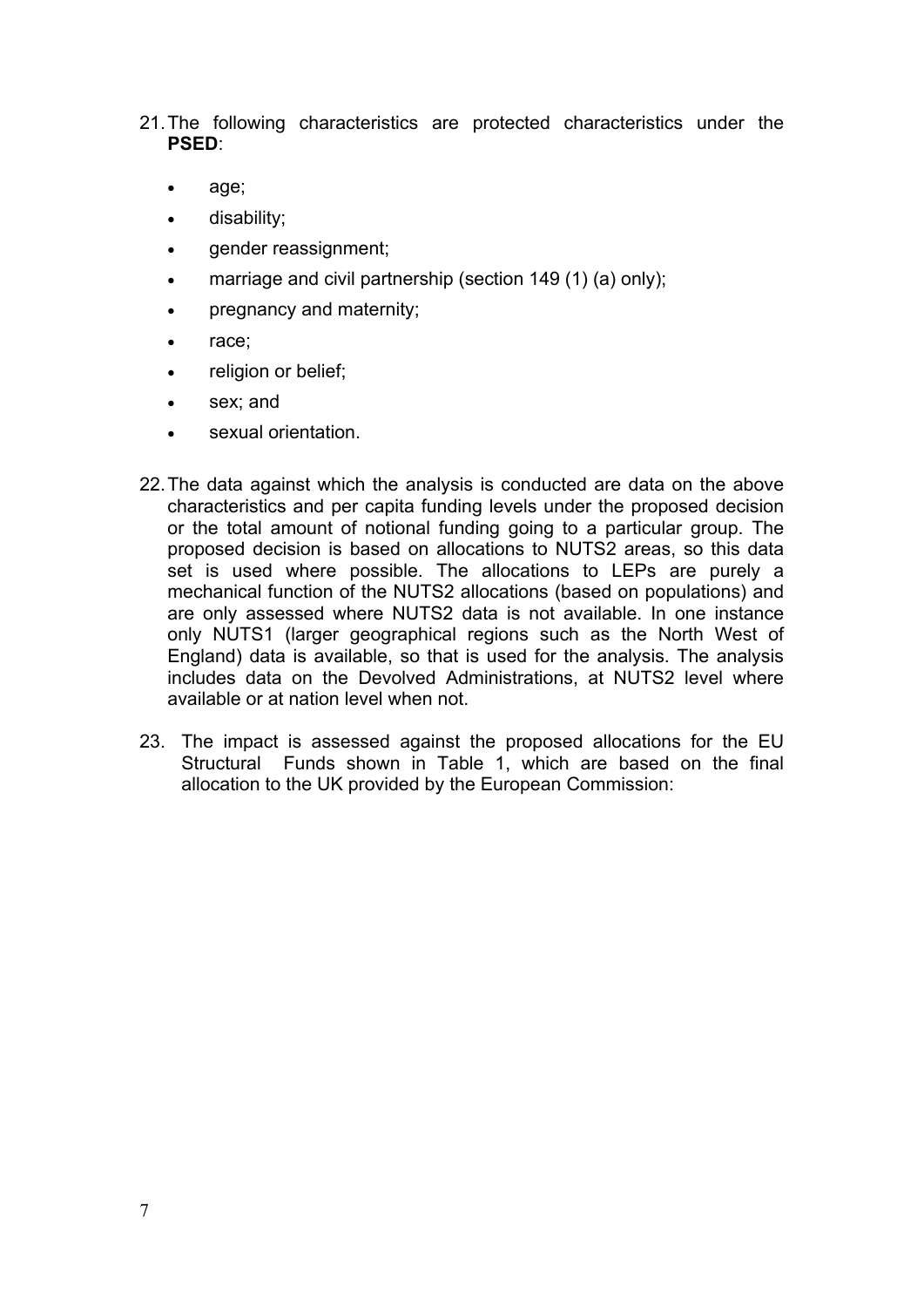# **Table 1 Proposed allocation of EU Structural Funds (per capita)**

|                                                   | Per capita<br>funding |
|---------------------------------------------------|-----------------------|
| €m, 2011 prices                                   | 2014-20               |
| <b>Less Developed</b>                             |                       |
| Cornwall                                          | 1,011                 |
| <b>West Wales &amp; the Valleys</b>               | 943                   |
| <b>Transition</b>                                 |                       |
| <b>Tees Valley &amp; Durham</b>                   | 280                   |
| Cumbria                                           | 166                   |
| Lancashire                                        | 166                   |
| <b>Merseyside</b>                                 | 135                   |
| <b>East Yorkshire and Northern Lincolnshire</b>   | 158                   |
| <b>South Yorkshire</b>                            | 123                   |
| Lincolnshire                                      | 137                   |
| <b>Shropshire &amp; Staffordshire</b>             | 167                   |
| Devon                                             | 67                    |
| <b>Highlands&amp; Islands</b>                     | 386                   |
| Northern Ireland                                  | 259                   |
| More developed                                    |                       |
| Northumberland and Tyne and Wear                  | 246                   |
| <b>Cheshire</b>                                   | 146                   |
| <b>Greater Manchester</b>                         | 146                   |
| <b>North Yorkshire</b>                            | 139                   |
| <b>West Yorkshire</b>                             | 139                   |
| Derbyshire & Nottinghamshire                      | 120                   |
| Leicestershire, Rutland & Northants               | 120                   |
| Herefordshire, Worcestershire & Warks             | 147                   |
| <b>West Midlands</b>                              | 147                   |
| <b>East Anglia</b>                                | 62                    |
| Bedfordshire, Hertfordshire                       | 62                    |
| Essex                                             | 62                    |
| Inner London                                      | 91                    |
| <b>Outer London</b>                               | 91                    |
| Berkshire, Bucks & Oxfordshire                    | 31                    |
| Surrey, East & West Sussex                        | 31                    |
| Hampshire, Isle of Wight                          | 31                    |
| Kent                                              | 31                    |
| Gloucestershire, Wiltshire & Bristol/Bath<br>area | 59                    |
| Dorset & Somerset                                 | 59                    |
| <b>East Wales</b>                                 | 332                   |
| <b>Rest Of Scotland</b>                           | 132                   |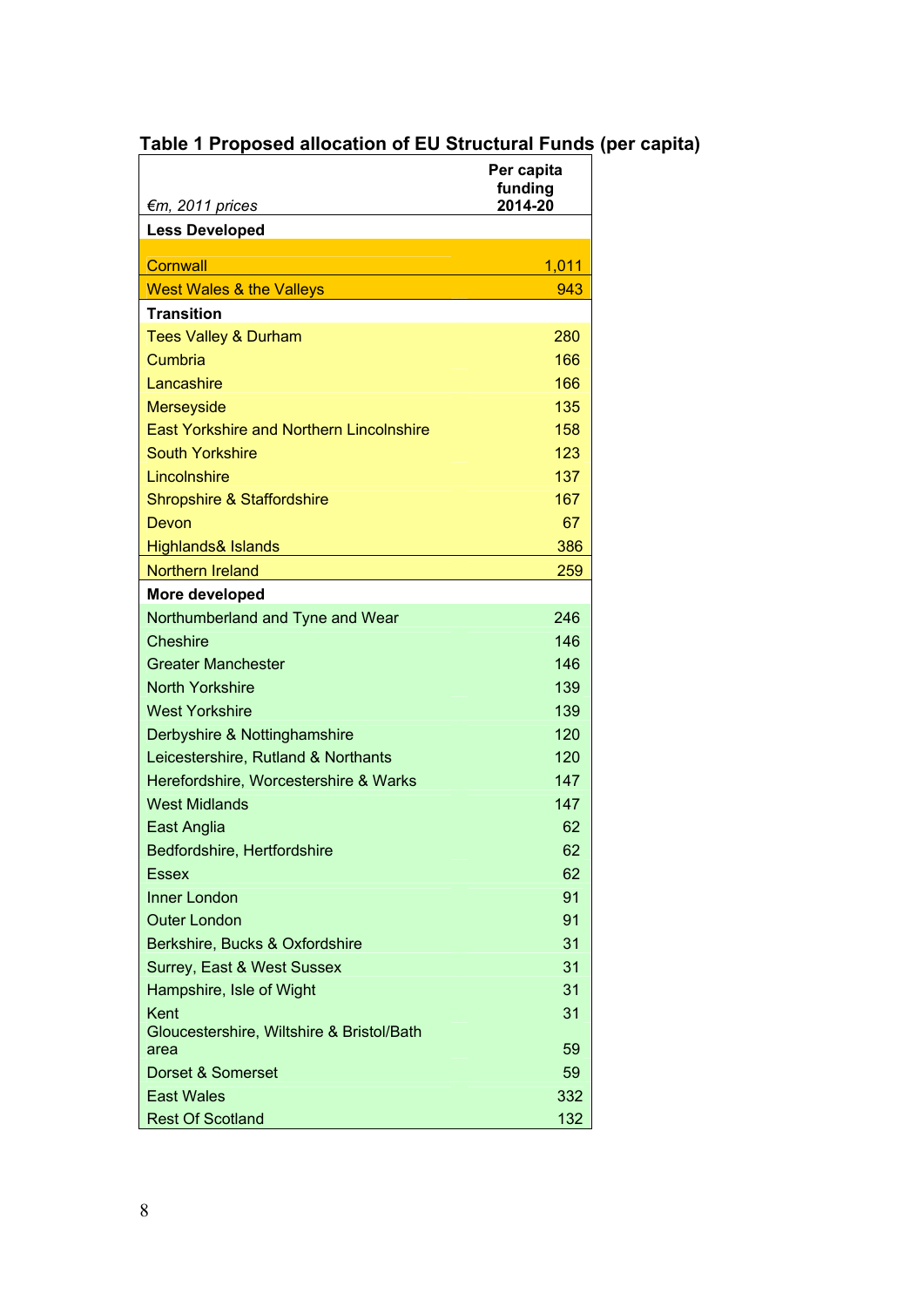# **Assessment of the EU Structural Funds Allocations**

#### **Assessment against Age groups**

- 24.This section analyses whether any particular age group is favoured or disfavoured through the allocation decision. To make the data manageable, the analysis has been conducted for the following age groups:
	- 0-14 years
	- $\bullet$  15-24 years
	- 25-39 years
	- $\bullet$  40-64 years
	- 65+ years
- 25. The graph below shows the funding per capita for each UK NUTS2 region against the proportion of the population in the 15-24yrs age group. It shows a large spread in the observations and hence that there is no systematic correlation between a particular age group and the level of funding.



26. A similar pattern occurs for other age groups (the relevant charts are available upon request). Table 2 below shows the R squared value for each (this is a measure of correlation based on variance from a best fit line with 1 being perfect correlation and 0 no correlation).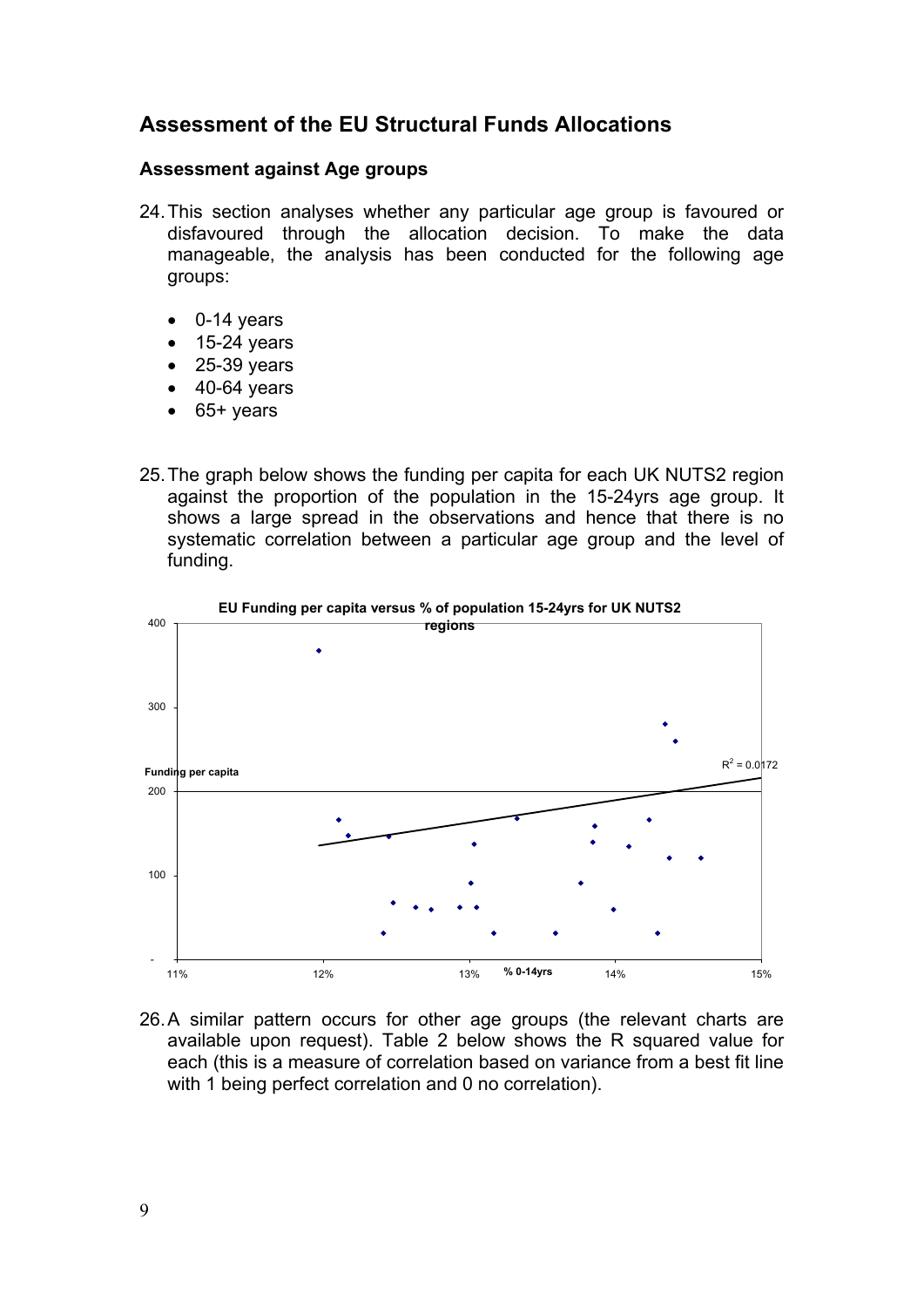| $1400 + 901101410110140010010149004090100$ |           |
|--------------------------------------------|-----------|
|                                            | R squared |
| $0 - 14$                                   | 0.11      |
| $15 - 24$                                  | 0.02      |
| 25-39                                      | 0.04      |
| $40-64$                                    | 0.01      |
| $65+$                                      | 0.06      |

# **Table 2 Correlation statistics for age categories**

27. The funding for each NUTS2 region has also been divided according to the percentage of the population of each area in that age category. In this way, a theoretical value for the funding per capita for each of the age categories can be determined. Table 3 below shows the result. It shows that there is very little variation in the notional levels of funding for each age category in any of the three categories of region.

| valvyvi y vi rvyivilo |                       |                   |           |
|-----------------------|-----------------------|-------------------|-----------|
|                       | Funding per capita    |                   |           |
|                       |                       |                   | More      |
| Age group             | <b>Less Developed</b> | <b>Transition</b> | Developed |
| $0 - 14$              | €927                  | €153              | €120      |
| $15 - 24$             | €926                  | €152              | €124      |
| 25-39                 | €927                  | €153              | €119      |
| 40-64                 | €929                  | €151              | €123      |
| $65+$                 | €931                  | €149              | €126      |

#### **Table 3 Funding per capita for age categories across the UK for each category of regions**

# **Former Phasing In regions**

28.With regard to the situation of the two former Phasing In regions, Merseyside and South Yorkshire, they do not have a particularly high proportion of the population in any of the age categories so the fact that their per capita funding is lower than a number of the other UK transition regions is not significant.

# **Conclusion**

29.This analysis determines that the proposed funding decision does not favour or disfavour any particular age group.

# **Assessment against levels of disability**

30.To determine the impact on disabled groups, this analysis compares the allocations against the proportion of the population claiming incapacity benefit. The number of incapacity benefit claimants is used as a proxy for the number of persons with a disability. This data is not available by NUTS2 region (except for the Devolved Administrations) but is available by LEP. There is a wide variation in the numbers of people claiming incapacity benefit, with the proportion of the population in the highest LEP or NUTS2 region (West Wales) being three and a half times larger than in the lowest (Buckinghamshire). Table 4 below shows the incapacity benefit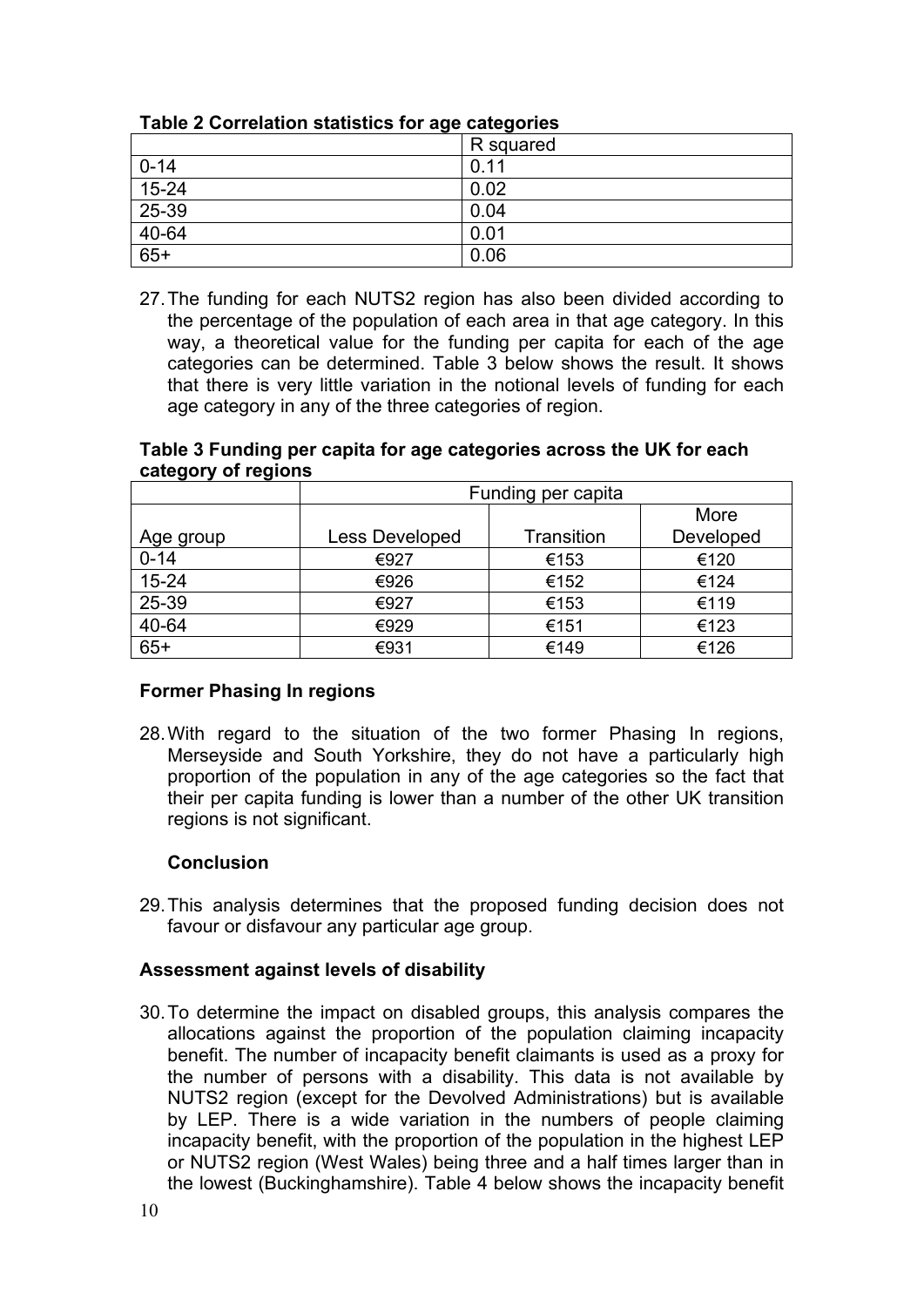rates across the UK. Less Developed regions are shown in orange, transition regions and LEPs that are partly or wholly within Transition regions are shown in yellow and More Developed LEPs and regions are shown in white.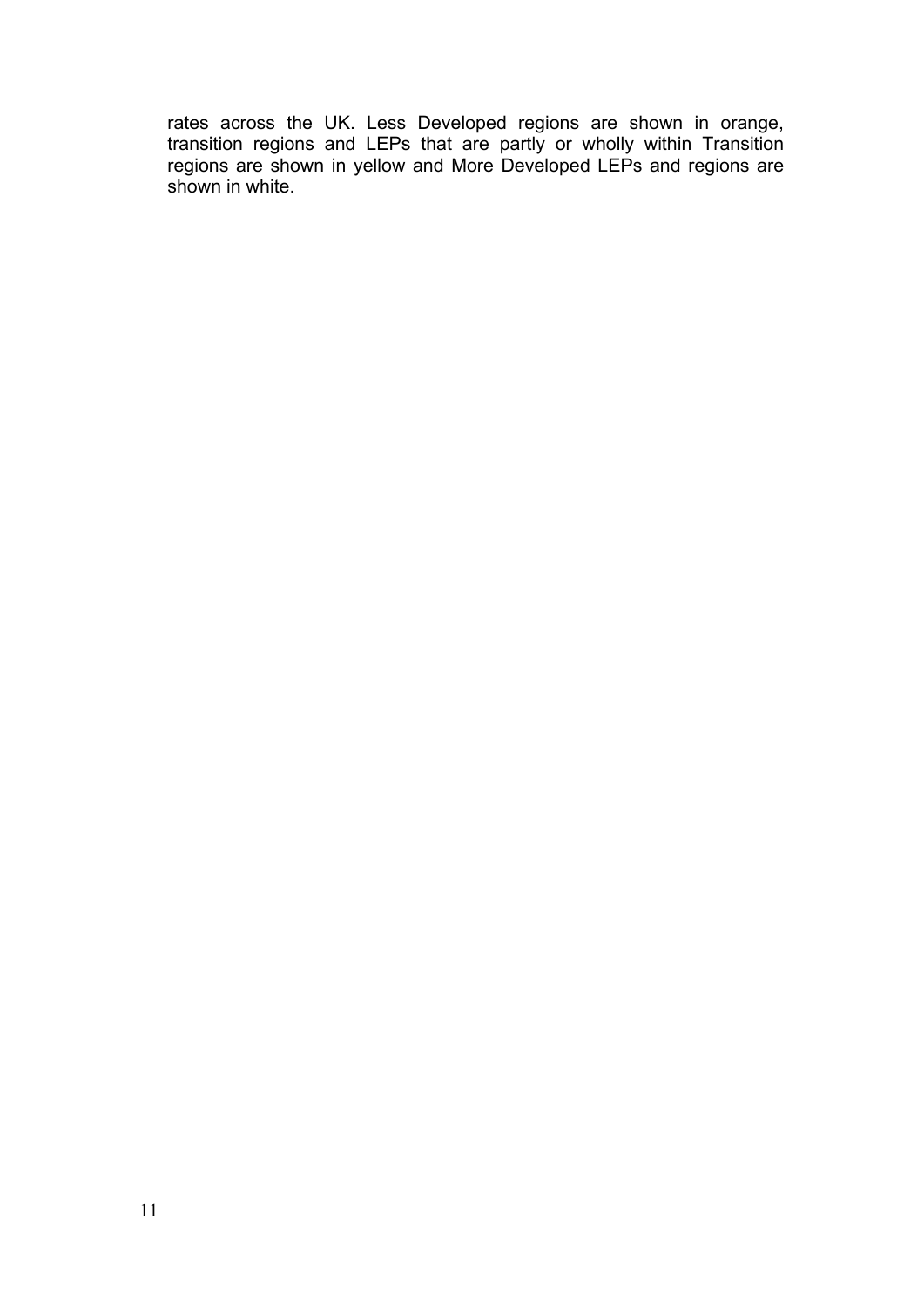#### **Table 4 Proportion of population claiming Incapacity benefit in English LEPs and Devolved Administration NUTS2 regions**

| <b>West Wales</b>                                     | 2.5%    |
|-------------------------------------------------------|---------|
| <b>Humber</b>                                         | 2.4%    |
| <b>Liverpool City Region</b>                          | 2.3%    |
| Northamptonshire                                      | 2.0%    |
| Stoke-on-Trent and Staffordshire                      | 2.0%    |
| <b>Sheffield City Region</b>                          | $2.0\%$ |
| <b>North Eastern</b>                                  | 1.9%    |
| <b>Greater Birmingham and Solihull</b>                | 1.8%    |
| <b>Rest of Scotland</b>                               | 1.8%    |
| <b>Greater Manchester</b>                             | 1.8%    |
| <b>Tees Valley</b>                                    | 1.8%    |
| <b>Highlands and Islands</b>                          | 1.8%    |
| Derby, Derbyshire, Nottingham and<br>Nottinghamshire, | 1.8%    |
| <b>Cornwall and the Isles of Scilly</b>               | 1.8%    |
| Leeds City Region                                     | 1.7%    |
| Lancashire                                            | 1.7%    |
| <b>East Wales</b>                                     | 1.7%    |
| <b>Greater Lincolnshire</b>                           | 1.6%    |
| <b>Black Country</b>                                  | 1.6%    |
| <b>York and North Yorkshire</b>                       | 1.6%    |
| London                                                | 1.5%    |
| <b>Heart of the South West</b>                        | 1.5%    |
| Worcestershire                                        | 1.5%    |
| West of England                                       | 1.4%    |
| Solent                                                | 1.4%    |
| Cumbria                                               | 1.4%    |
| <b>Northern Ireland</b>                               | 1.4%    |
| New Anglia                                            | 1.4%    |
| South East                                            | 1.4%    |
| Coast to Capital                                      | 1.4%    |
| South East Midlands                                   | 1.4%    |
| Greater Cambridge & Greater Peterborough              | 1.3%    |
| Leicester and Leicestershire                          | 1.3%    |
| Dorset                                                | 1.2%    |
| Coventry and Warwickshire                             | 1.2%    |
| <b>The Marches</b>                                    | 1.2%    |
| Cheshire and Warrington                               | 1.2%    |
| Gloucestershire                                       | 1.1%    |
| Hertfordshire                                         | 1.1%    |
| Swindon and Wiltshire                                 | 1.0%    |
| Enterprise M3                                         | $0.9\%$ |
| <b>Thames Valley Berkshire</b>                        | $0.9\%$ |
| Oxfordshire LEP                                       | $0.8\%$ |
| <b>Buckinghamshire Thames Valley</b>                  | 0.7%    |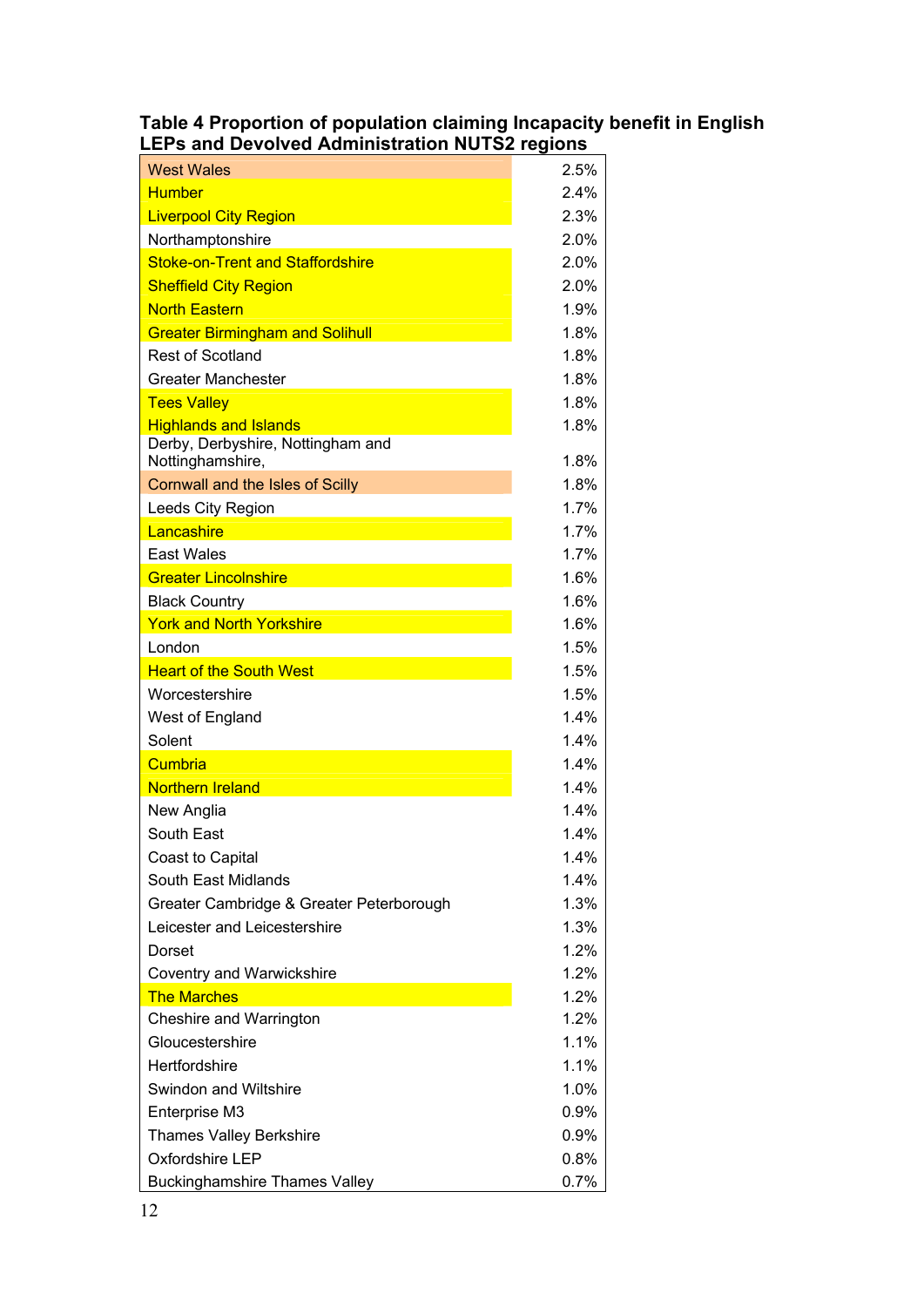31.The charts below plot funding per capita under the proposed decision against the proportion of the population claiming incapacity benefit in each of the three categories of region.

#### **Less Developed regions**

32.The Less Developed chart shows that marginally higher funding is going to Cornwall even though its disability rate is lower. However, the differences are small.



# **Transition regions**

33.The second chart below shows there is no correlation between disability and funding levels for transition regions overall. The fact that Liverpool City Region and Sheffield City Region have lower levels of per capita funding than many of the other transition regions does not alter this fact (the  $R^2$ measure is 0.0001).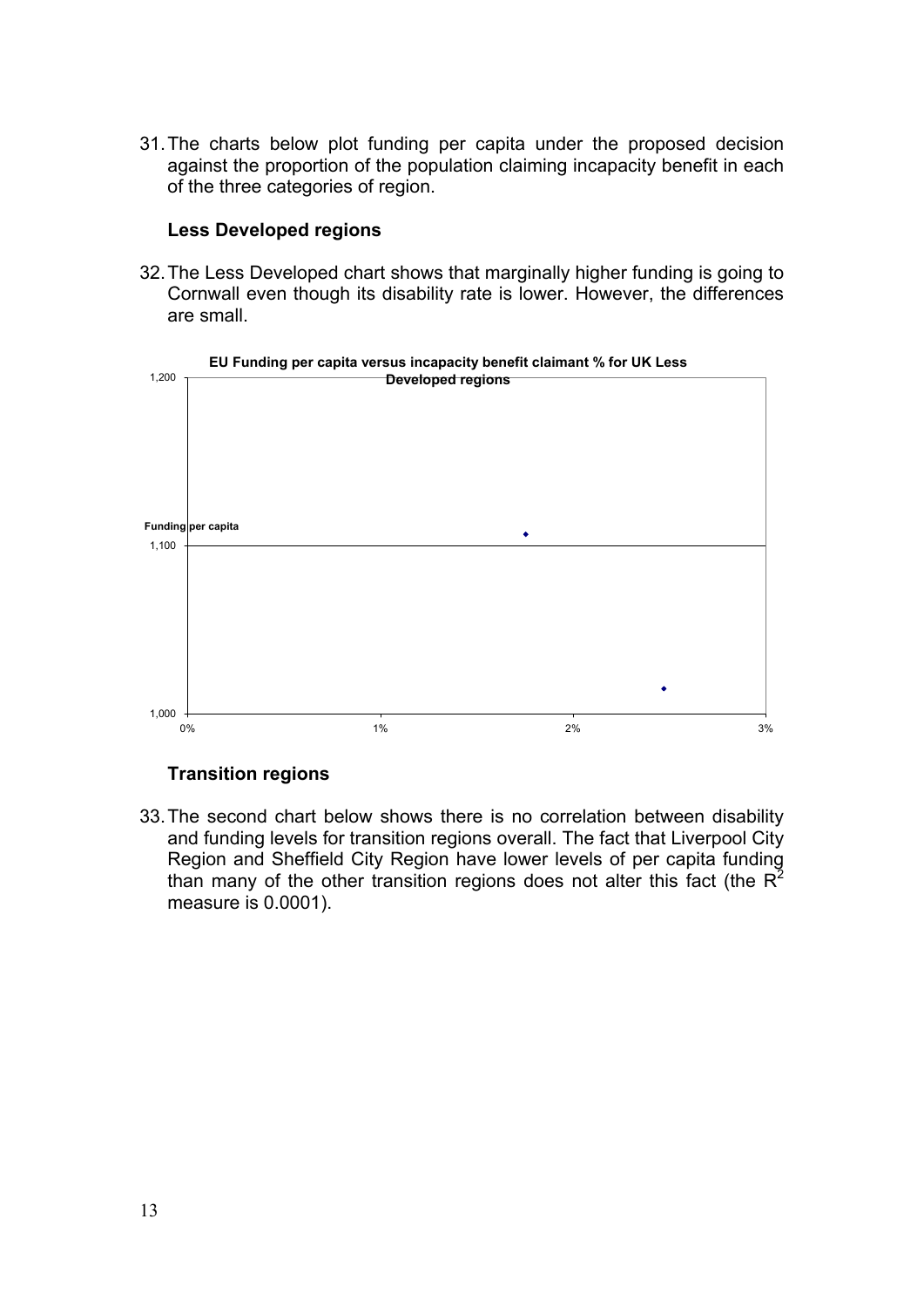

#### **More Developed regions**

34.The final chart below shows there is some positive correlation between funding and disability levels, albeit with a fairly low R squared of just over 0.3. This means that there is a positive effect for this category of region, as areas with higher rates of disability have higher levels of funding. This is because the level of funding for 2014-20 is based on the level of 2013, which took a range of economic factors into account which were an indicator of poverty. Areas with higher levels of poverty generally have a higher proportion of the population that are disabled.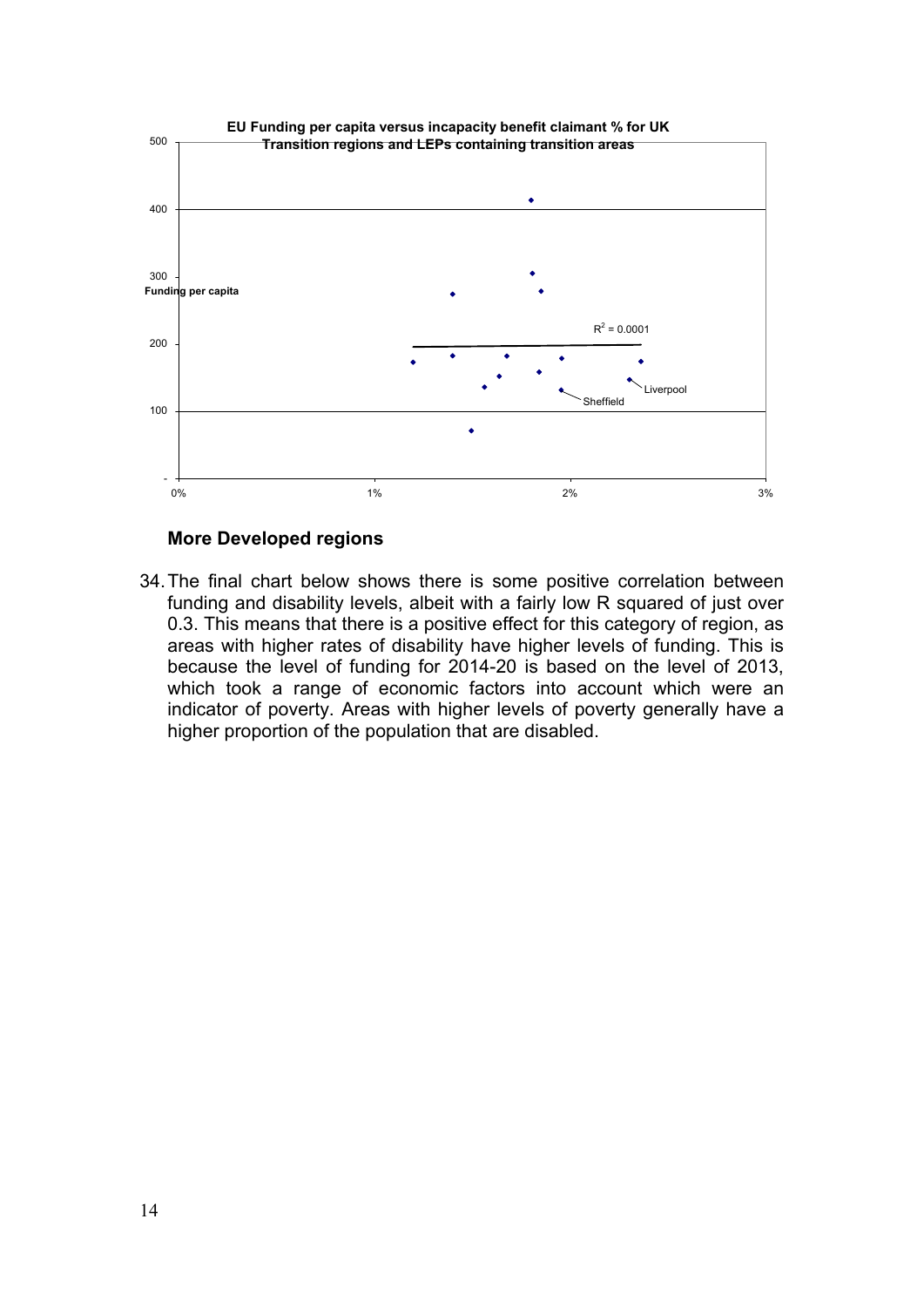

#### **Conclusion**

35.There is a small positive bias towards disabled people within More Developed regions as a consequence of correlation between higher levels of disability and higher levels of poverty rather than a consequence of the proposed funding decision. There is no correlation between disability and funding levels in the Less Developed or Transition Regions.

#### **Assessment against gender**

36.As the geographical areas that are being funded are quite large, the variation in the make up of the population by sex is small. The percentage of females varies from only 49.8% to 51.4%. The chart below plots the percentage of the population that are female compared to funding per capita. There is a very weak positive correlation between the two variables (R squared is 0.12), where 0 is no correlation and 1 is a perfect correlation.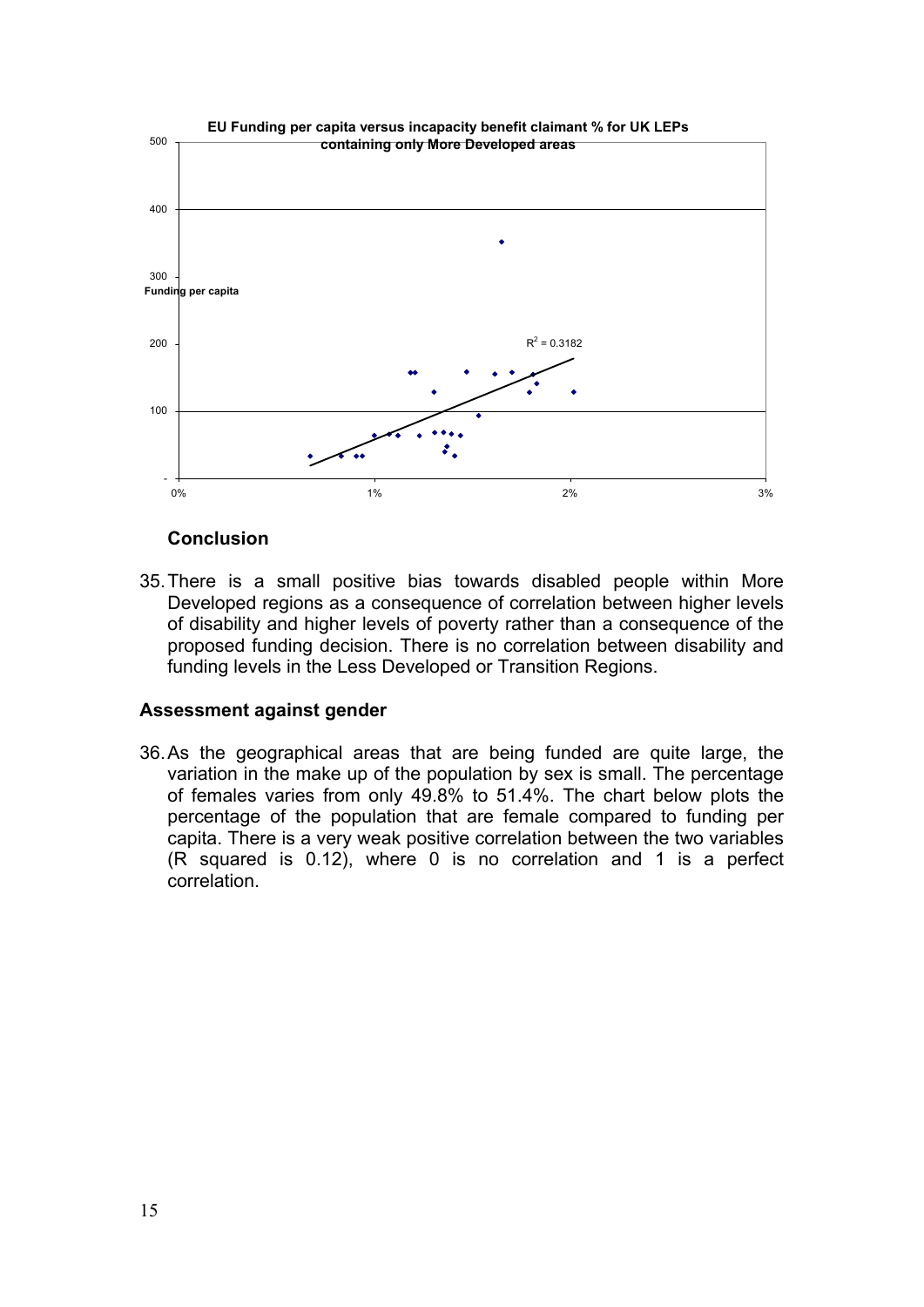

## **Analysis by category of region**

37.Further analysis shows that overall, funding per capita for women and men in each category of region is very similar, see table 5 below.

#### **Table 5 Per capita funding for males and Females across the UK in the three categories of regions**

| €                     | <b>Funding</b><br>per capita for<br><b>Females</b> | <b>Funding per capita</b><br>for Males |
|-----------------------|----------------------------------------------------|----------------------------------------|
| Less Developed        | 928.6                                              | 928.4                                  |
| Transition            | 1,103.9                                            | 1,104.8                                |
| <b>More Developed</b> | 1.224.4                                            | 1,253.0                                |

#### **Conclusion**

38.The proposed funding decision does not favour either the male or female population.

#### **Assessment against religion or belief**

- 39.Data is available at LEP level on the proportion of the population in the following religious groups:
	- Christian
	- Buddhist
	- Hindu
	- Jewish
	- Muslim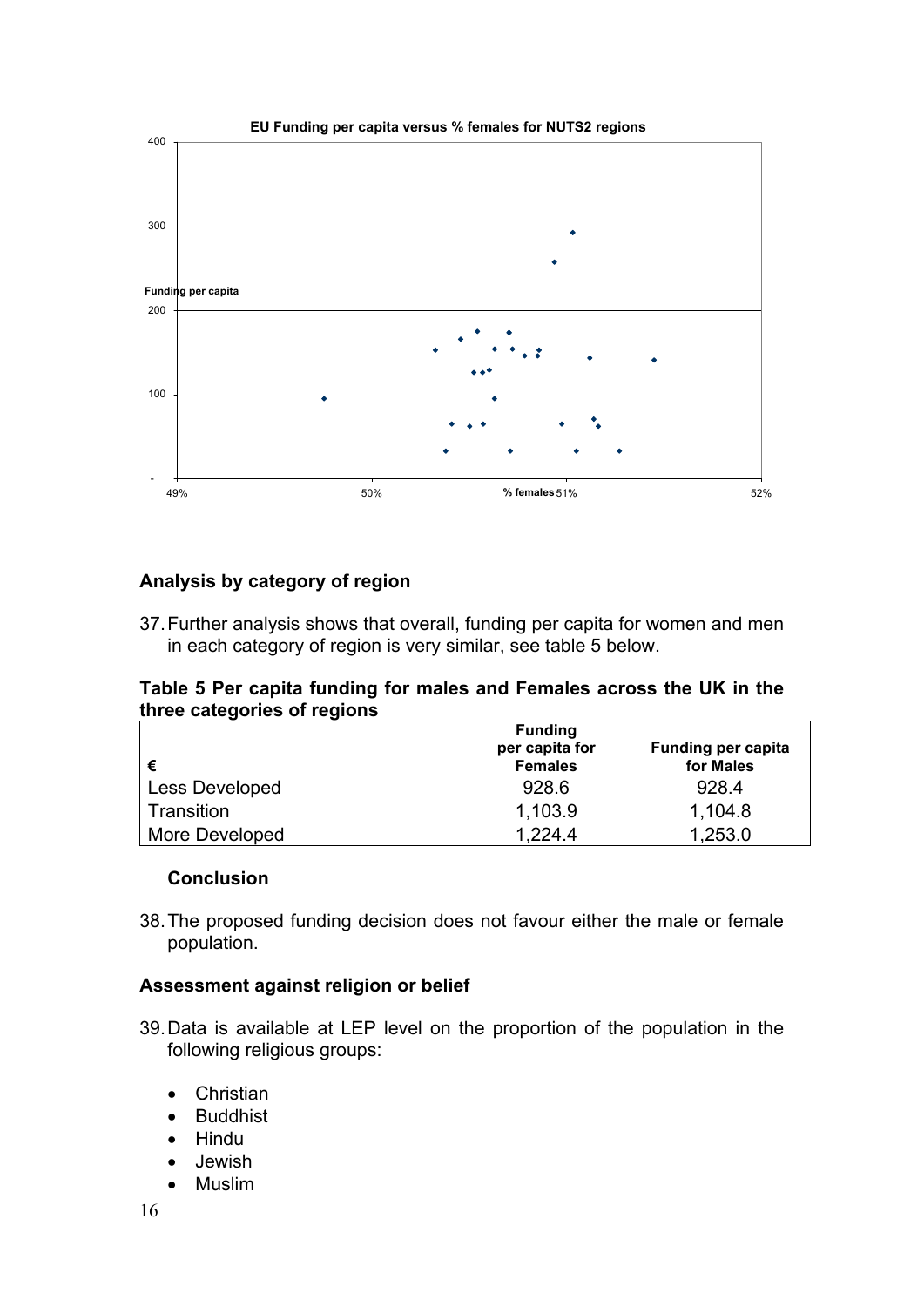- Sikh
- Other
- 40.To keep the analysis manageable, the prevalence of the non-Christian group as a whole has first been analysed. The charts below plot funding per capita against the proportion of the population which is non-Christian for each of the three categories of region.

#### **Less Developed regions**

41.The chart below shows that the prevalence of non-Christian religions and funding per capita is very similar in the two Less Developed regions.



**EU Funding per capita versus non-Christian % by Less Developed NUTS2** 

## **Transition regions**

42.The chart below shows that there is no systematic correlation between funding and the proportion of the population that is non-Christian.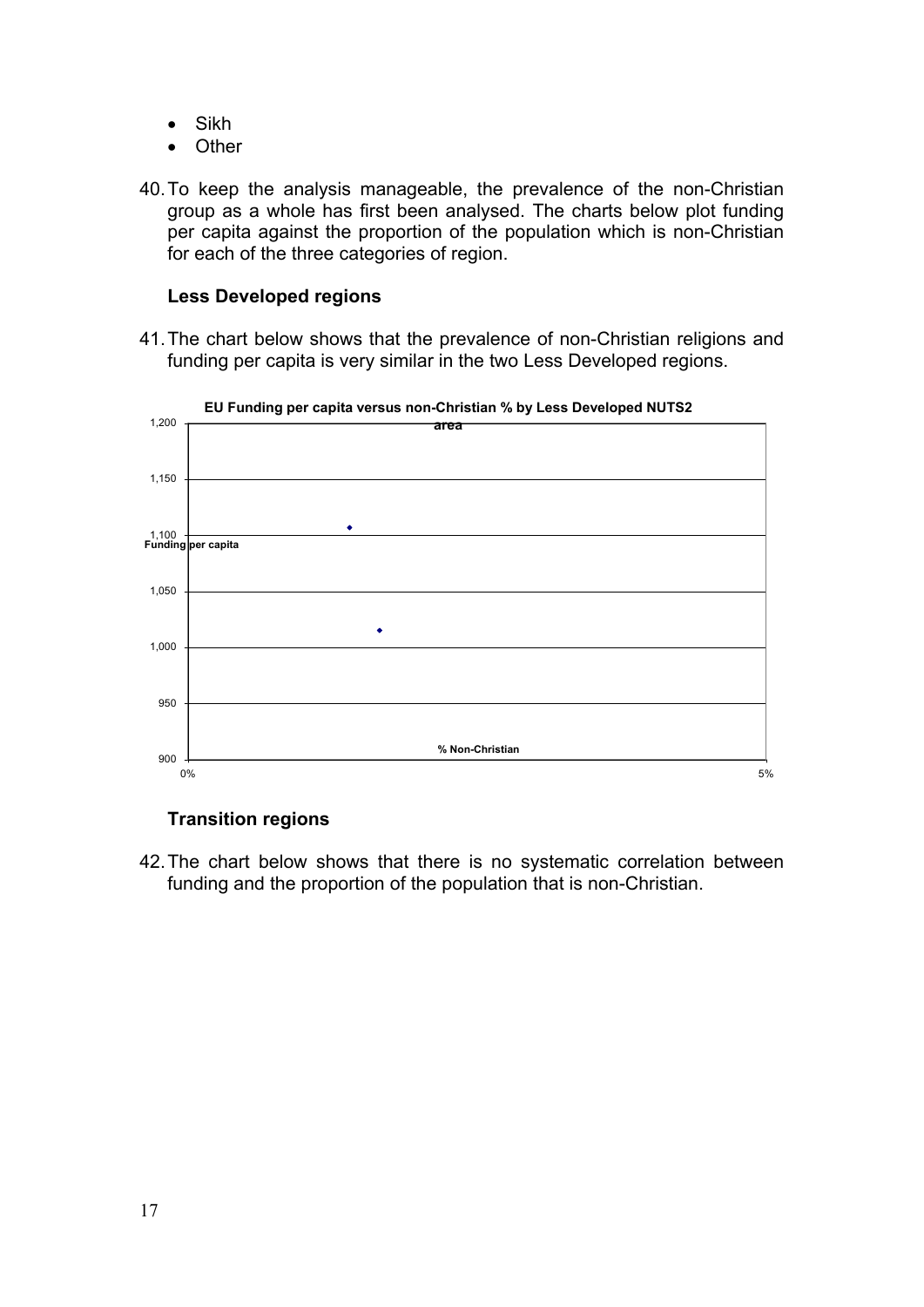

#### **EU Funding per capita versus non-Christian % by Transition LEP or NUTS2**

#### **Former Phasing In regions**

43.Within the Transition region category, of the two former Phasing In regions, Merseyside does not have a particularly high prevalence of non-Christian groups. South Yorkshire has a higher proportion of non-Christians than most other Transition regions but this is counteracted by other areas with high levels of non-Christian groups that have high levels of funding.

#### **More Developed regions**

44.The chart below shows a very slight negative correlation between funding and the prevalence of non-Christian groups among the LEPs in More Developed regions, but the correlation is insignificant. The  $R^2$  statistic is only 0.02 (where 0 is no correlation and 1 is a perfect correlation).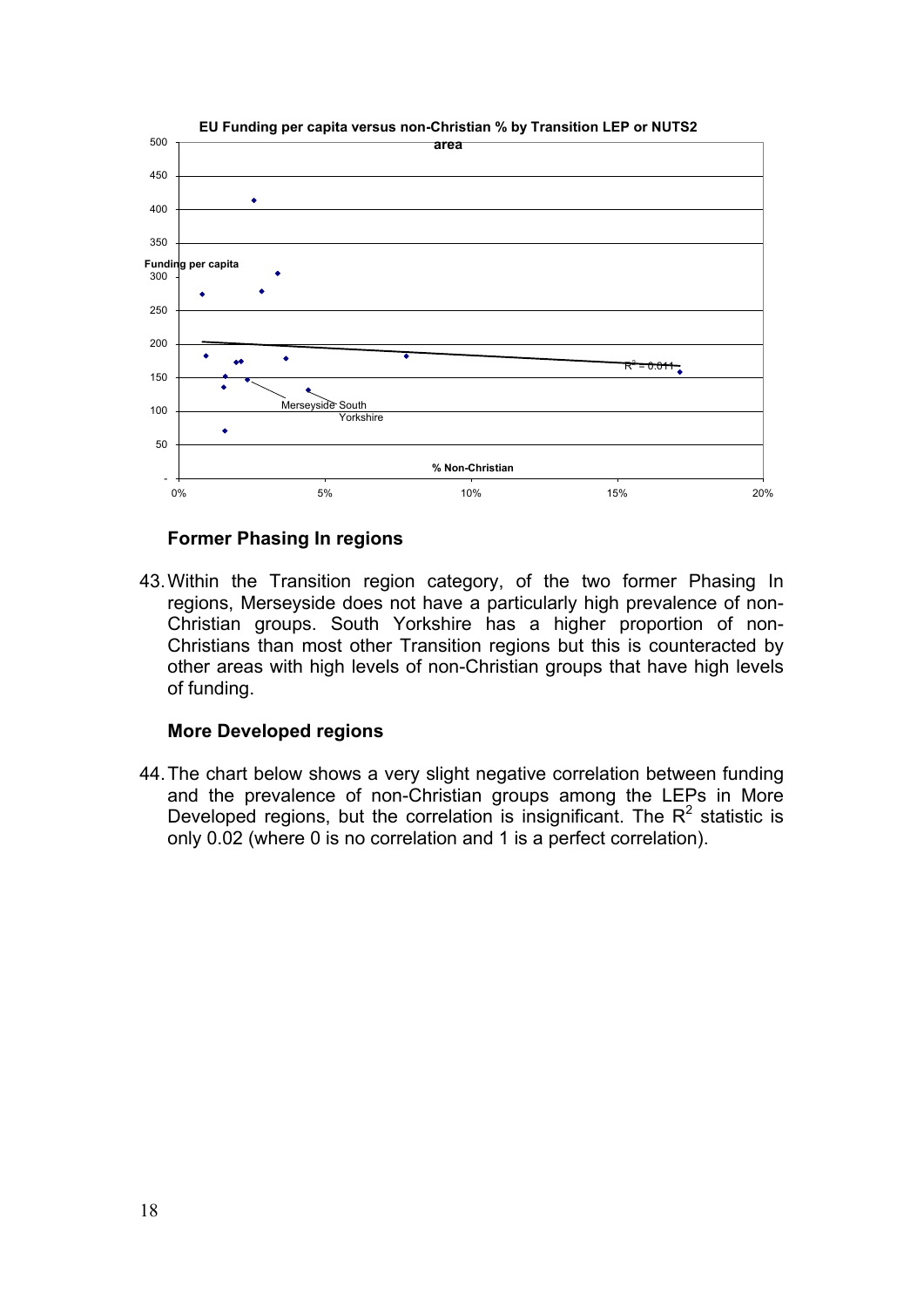

45. Table 6 below shows the correlation statistics for each of the major religious groups overall. It shows that in each instance, the figure is very low.

|                 | R squared |
|-----------------|-----------|
| Christian       | 0.00      |
| <b>Buddhist</b> | 0.08      |
| Hindu           | 0.04      |
| Jewish          | 0.03      |
| <b>Muslim</b>   | 0.03      |
| Sikh            | 0.02      |

#### **Table 6 Correlation statistics for religious groups**

46. Table 7 below shows funding per capita for each of the main religious groups.

| Table 7 Funding per capita for religious groups |  |  |  |  |  |  |
|-------------------------------------------------|--|--|--|--|--|--|
|-------------------------------------------------|--|--|--|--|--|--|

|                 | Funding per capita $(\epsilon)$ |
|-----------------|---------------------------------|
| Christian       | 152                             |
| <b>Buddhist</b> | 123                             |
| Hindu           | 99                              |
| Jewish          | 103                             |
| <b>Muslim</b>   | 115                             |
| Sikh            | 91                              |

47. Funding is somewhat lower for some religious groups than others but there is no systematic bias. The main cause of this effect is the influence of London, with a very large and diverse population with relatively low funding per capita (due to its two NUTS2 regions being relatively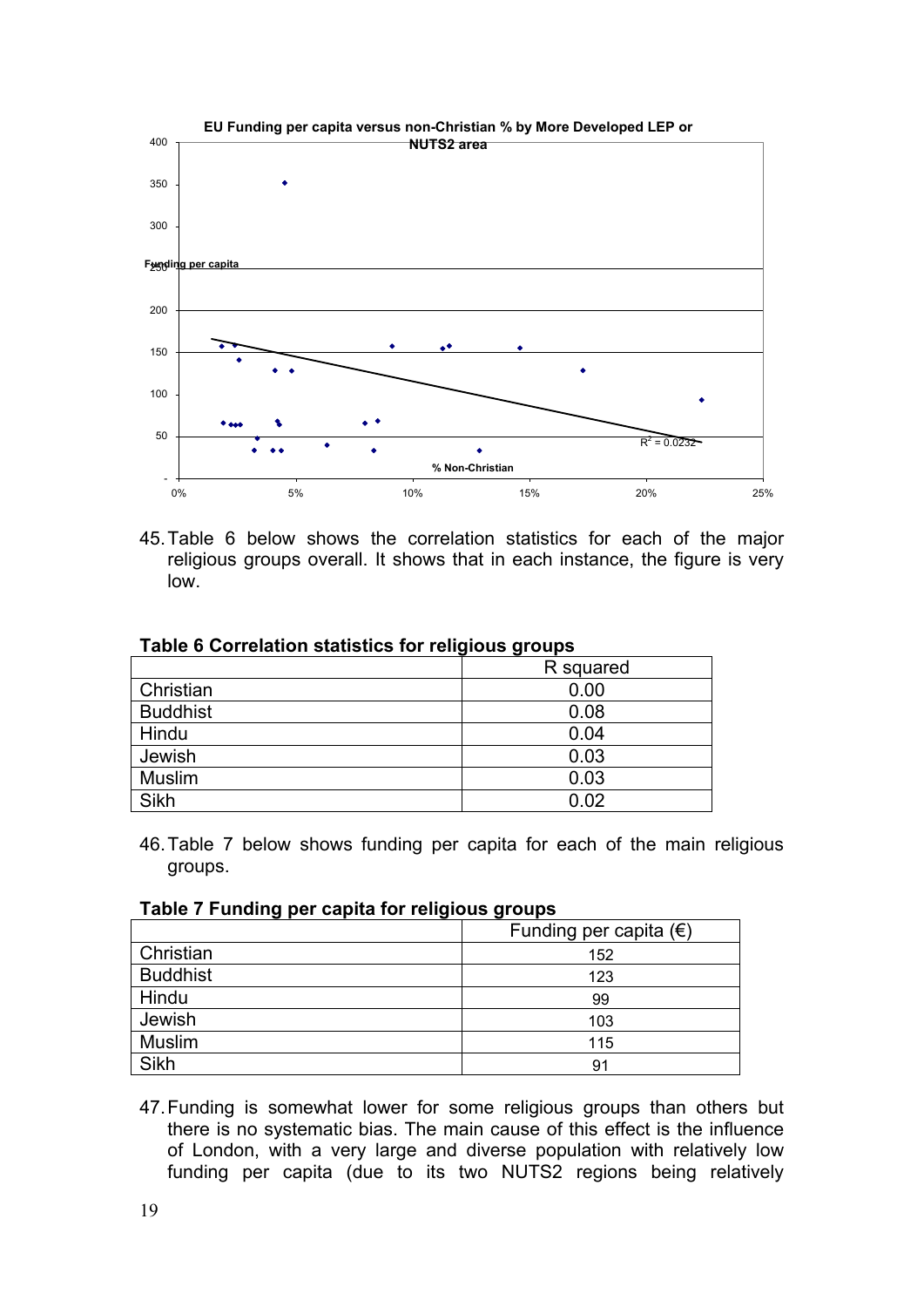prosperous) and the fact that Northern Ireland and Scotland have relatively high funding levels and high numbers of people declaring themselves Christian.

#### **Conclusion**

48.The proposed funding decision does not favour or disfavour any particular religious groups.

#### **Assessment against race**

49.Data is available at local authority level on ethnic make-up. From this, figures by Local Enterprise Partnership and for the NUTS2 regions in the Devolved Administrations can be derived (Scotland has a single data set).

#### **Less Developed regions**

50.The chart below plots funding per capita against the proportion of the population which is non-white. It shows that the prevalence of non-white groups and the level of funding is very similar in both Less Developed regions.



#### **EU Funding per capita versus non-white % by Less Developed region**

#### **Transition regions**

51.The chart below shows there is no correlation between funding levels and prevalence of non-white groups in the Transition regions overall.

#### **Former Phasing In regions**

52.In terms of the two former phasing in regions, even though funding for Liverpool and Sheffield is relatively low they do not have an especially high prevalence of non-white groups and other regions with similar levels of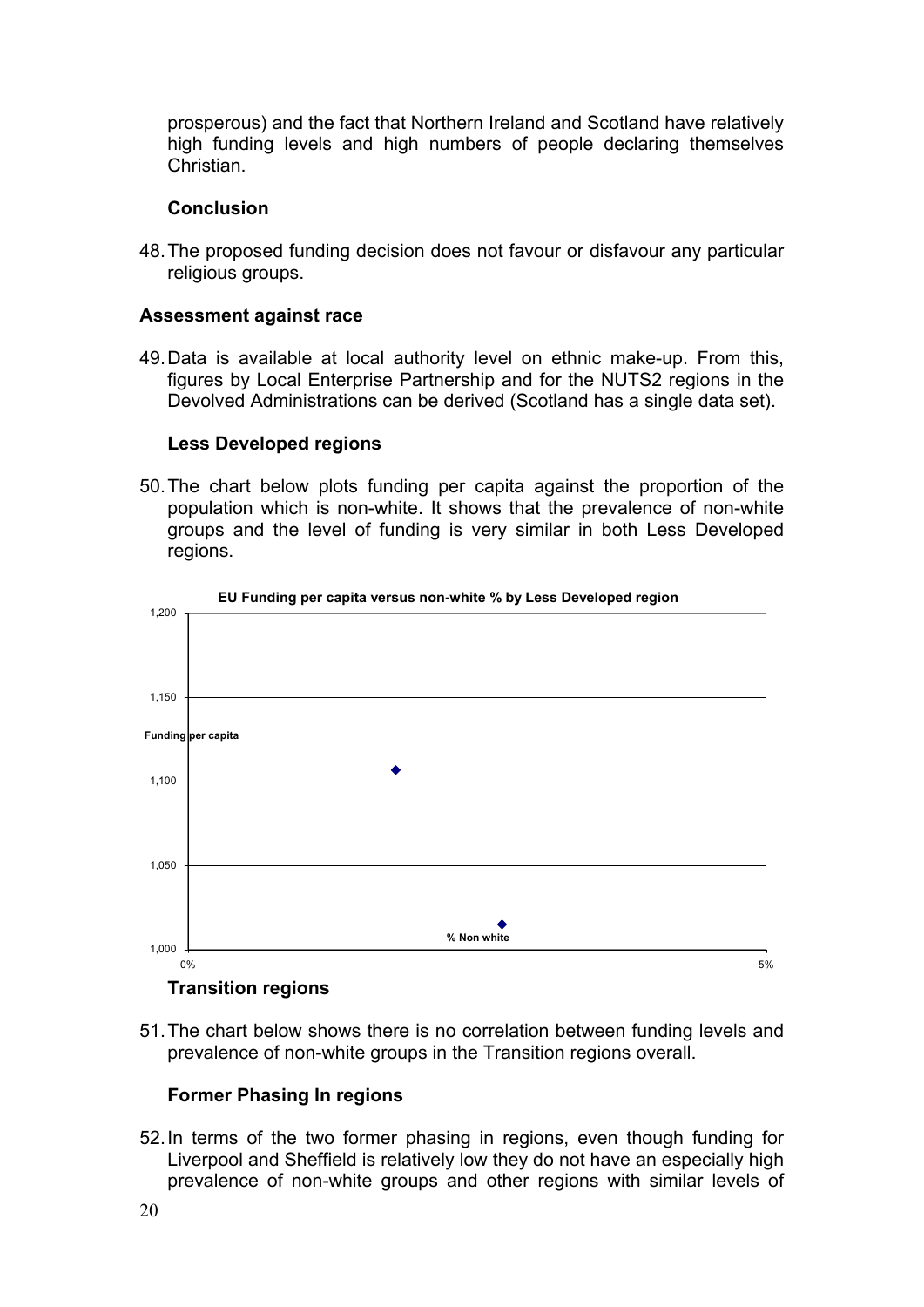

non-white groups have higher than average levels of funding.

## **More Developed regions**

53.In the More Developed regions there is no correlation between funding levels and the prevalence of non-white groups.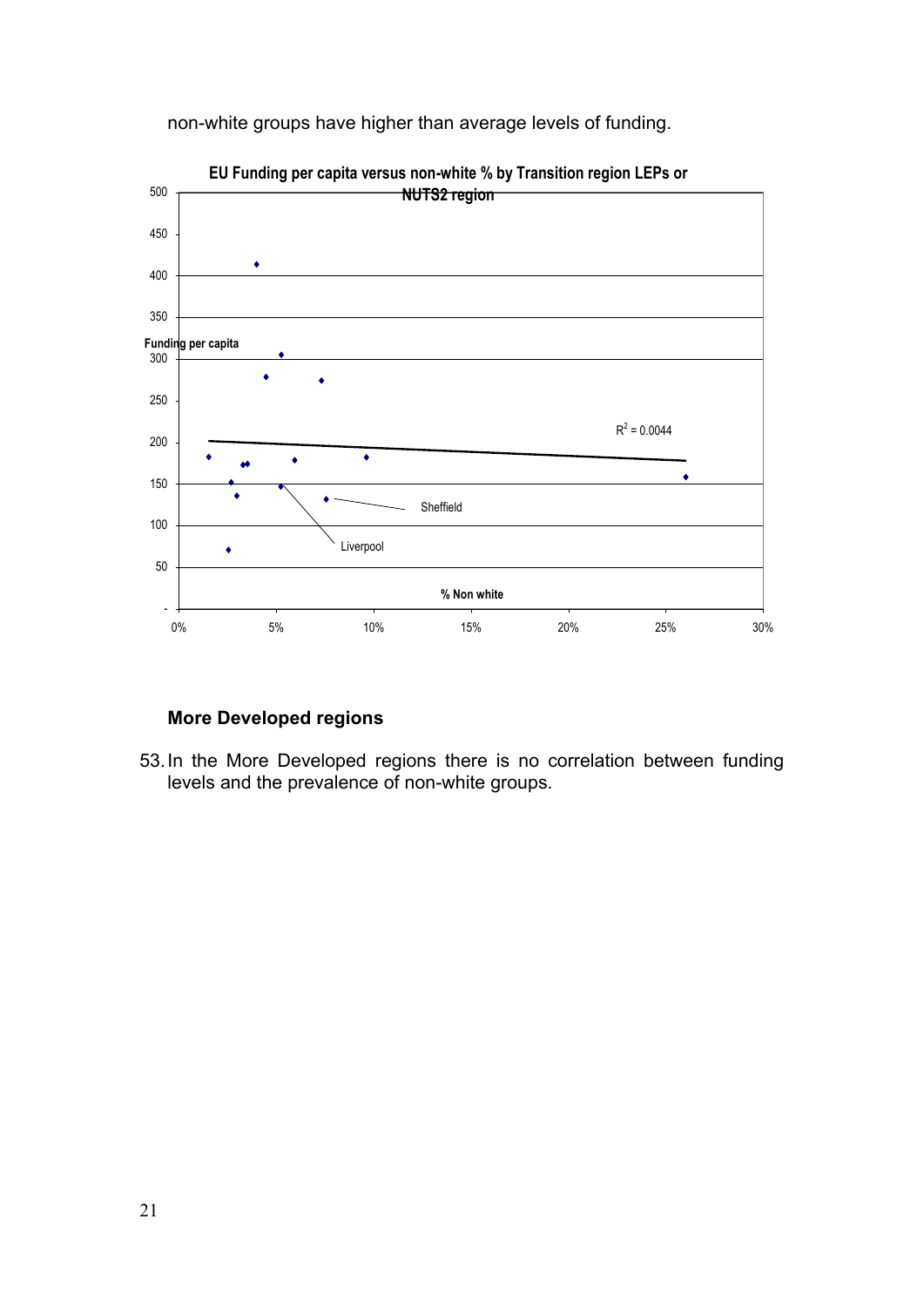

54. Table 8 shows the level of funding per capita for each of the major ethnic groups overall.

#### **Table 8 Funding per capita for major ethnic groups**

|                                       | Funding per capita $(\epsilon)$ |
|---------------------------------------|---------------------------------|
| White                                 | 164                             |
| Mixed/multiple ethnic                 | 121                             |
| Asian/Asian British                   | 122                             |
| Black/African/Caribbean/Black British | 105                             |
| Other ethnic group                    | 122                             |

55. As with religion, funding is somewhat lower for some ethnic groups than others but there is no systematic bias. The main cause of this effect is the influence of London, with a very large and diverse population and relatively low funding per capita (due to its two NUTS2 regions being relatively prosperous).

#### **Conclusion**

56.The proposed funding decision does not favour or disfavour any particular ethnic groups.

#### **Assessment against sexual orientation**

57.Sexual orientation statistics are only available at NUTS1 level so the analysis has been carried out at that higher geographic level. The chart below plots funding per capita against the proportion of the population which define themselves as bisexual, gay or lesbian (BGL). The R squared figure is 0.03 (i.e. very low). Per capita funding analysis has not been carried out as it would be difficult to draw strong conclusions at such a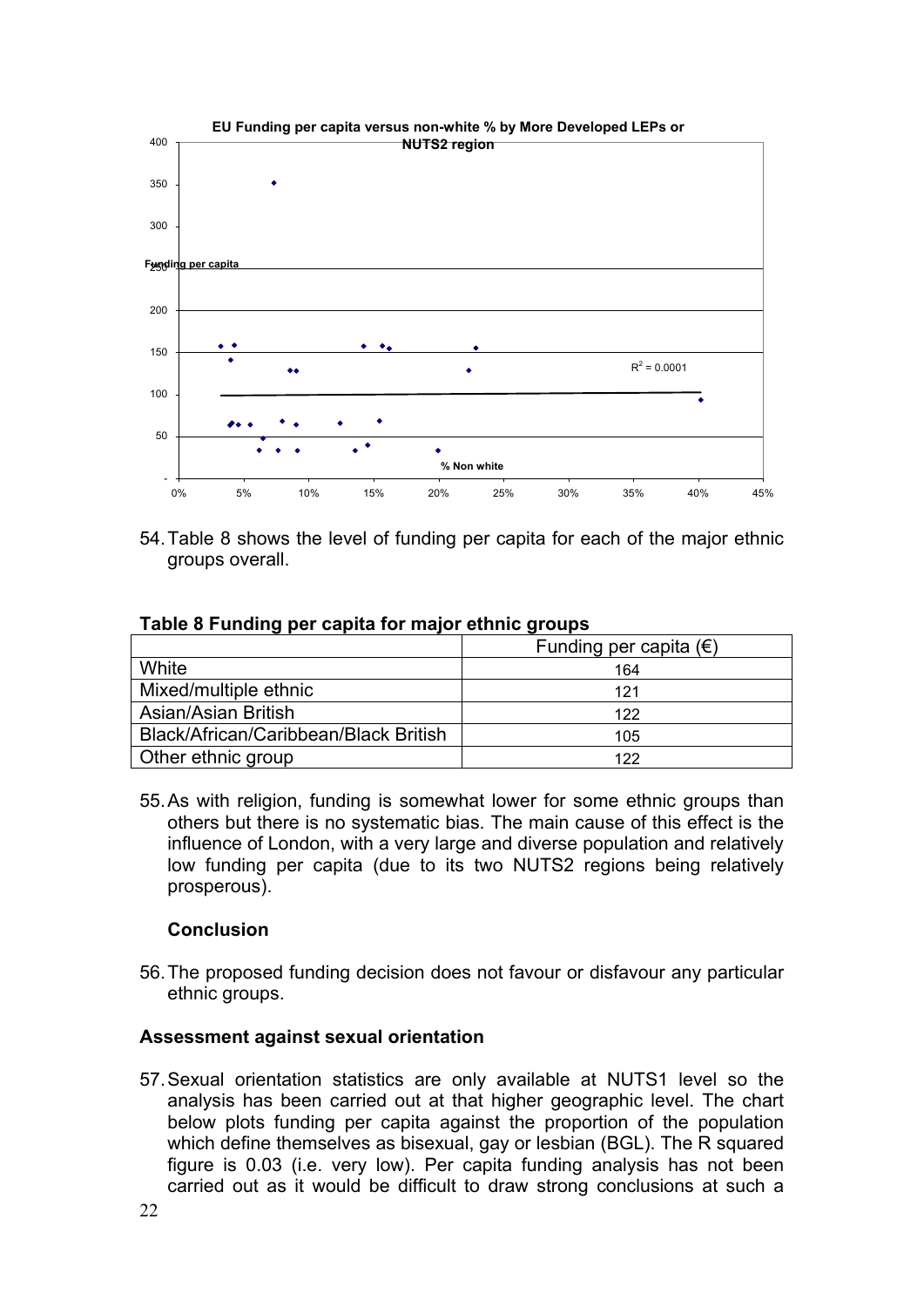high geographic level. Suitable statistics are also not available for the Devolved Administrations.



#### **EU Funding per capita versus BGL % by LEP**

#### **Conclusion**

58.Conclusion: The proposed funding decision does not favour or disfavour groups with a particular sexual orientation.

#### **Other protected groups**

- 59.Although due regard has been taken in relation to other protected groups, analysis has not been carried out for the reasons set out as follows:
	- gender reassignment lack of available data.
	- marriage and civil partnership this has been considered but it is concluded that analysis is unnecessary as it is extremely unlikely that the allocations would discriminate against this particular group.
	- pregnancy and maternity  $-$  this has also been considered but it is concluded that again analysis is unnecessary as it is extremely unlikely that the allocations would discriminate against this particular group.

# **Key facts and findings**

- 60. This analysis has shown that the proposed funding decision does not favour or negatively impact any particular group with protected characteristics covered by the PSED, except in the case of disability.
- 61. In terms of disability, there is a small positive bias towards disabled people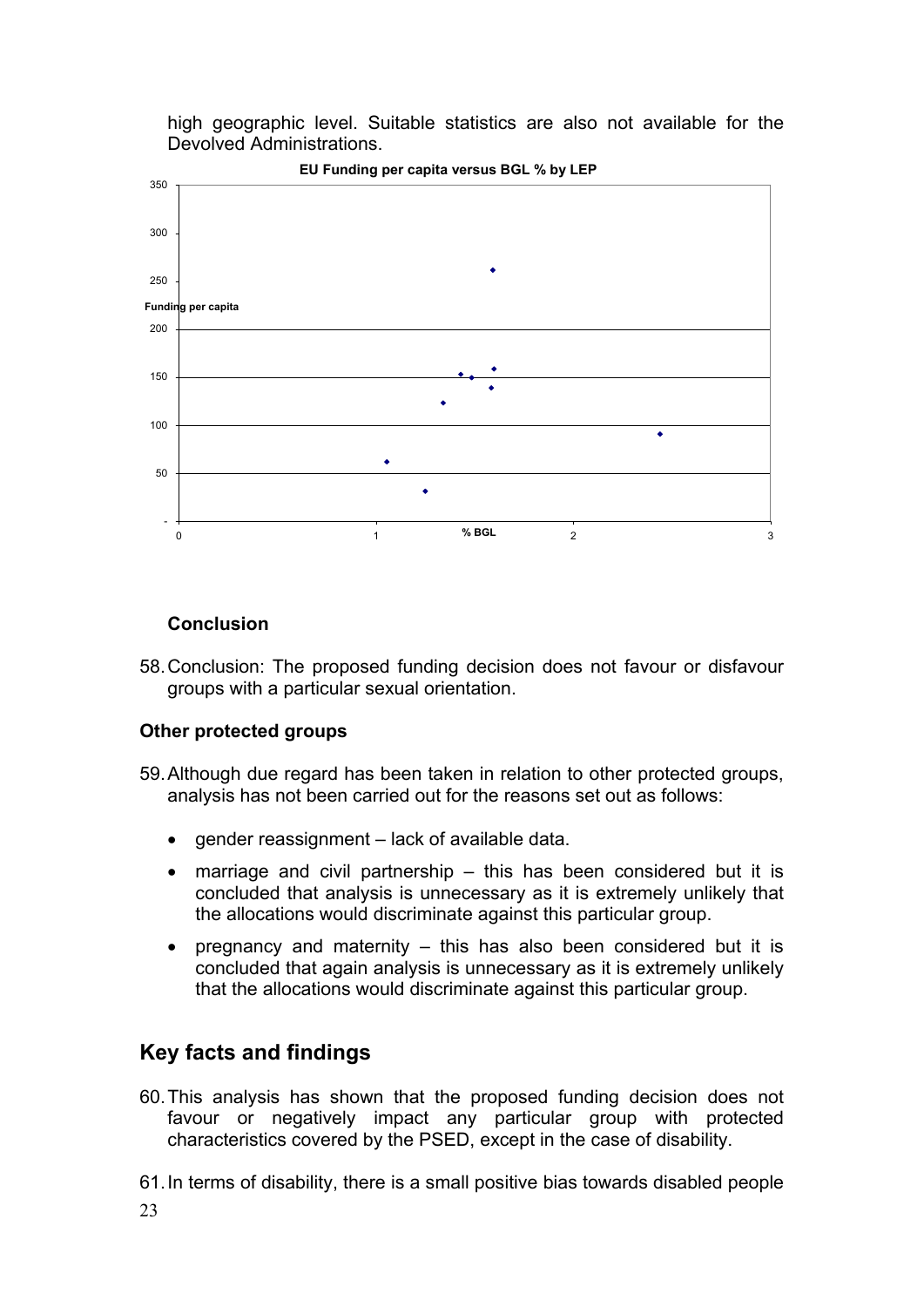within More Developed regions. However, this positive effect will potentially help to eliminate discrimination, advance equality of opportunity and help to foster good relations between disabled and non-disabled persons. In the case of Merseyside and South Yorkshire, their allocations are relatively low compared to a number of the other Transition regions and they have relatively high levels of disability. However, the relevant decision is the decision as to the allocation of funds across the Transition regions and overall across that group of regions there is no correlation (negative or positive) between levels of disability and levels of funding as there are also other Transition regions with high levels of disability but with higher levels of funding.

- 62. Accordingly, having had due regard to the need to eliminate unlawful discrimination, as required by Section 149(1)(a) of the 2010 Act, the position reached by this Equality Analysis is that (a) generally any disparities between outcomes for particular protected groups are too small to be material; (b) to the extent that a material correlation is identified in relation to disability in the More Developed category, this is a positive correlation and therefore not something that should alter the proposed funding decision; and (c) although South Yorkshire and Merseyside have relatively high levels of those with disability and low levels of funding, overall there is no material potential for disparate impact from the funding allocation for Transition regions as a whole as there are other Transition regions that have high levels of disability and higher levels of funding (and similarly in relation to religion and race for Sheffield).
- 63. In terms of Section 149(1)(b) of the 2010 Act, as the analysis concludes that there is no adverse impact on any protected group, the proposed funding decision is neutral in advancing equality of opportunity between persons who share the relevant protected characteristic and persons who do not share it. It could be argued that EU Structural Funds should be targeted at certain protected groups rather than others based on need. For instance, rather than showing there is no correlation between the prevalence of a particular protected group and the level of funding, the Government could act to ensure there is a positive correlation. However, it is ultimately for the programme decisions principally to address these needs. The geographical make up of the funding decision should not make it difficult to target these protected groups but equally, it should not be the mechanism through which groups are positively targeted.
- 64. With regard to Section 149(1)(c) fostering good relations between persons who share a relevant protected characteristic and persons who do not share it – insofar as ensuring groups with protected characteristics are not unduly impacted by the proposed funding decision, this Assessment also covers this section of the 2010 Act, but in general the need to fulfil this aspect of the duty is minimal.
- 65. By taking proper account of the analysis contained in this document when taking the allocation decision, the Government will demonstrate that is has shown due regard to its duties under all the relevant sections of the 2010